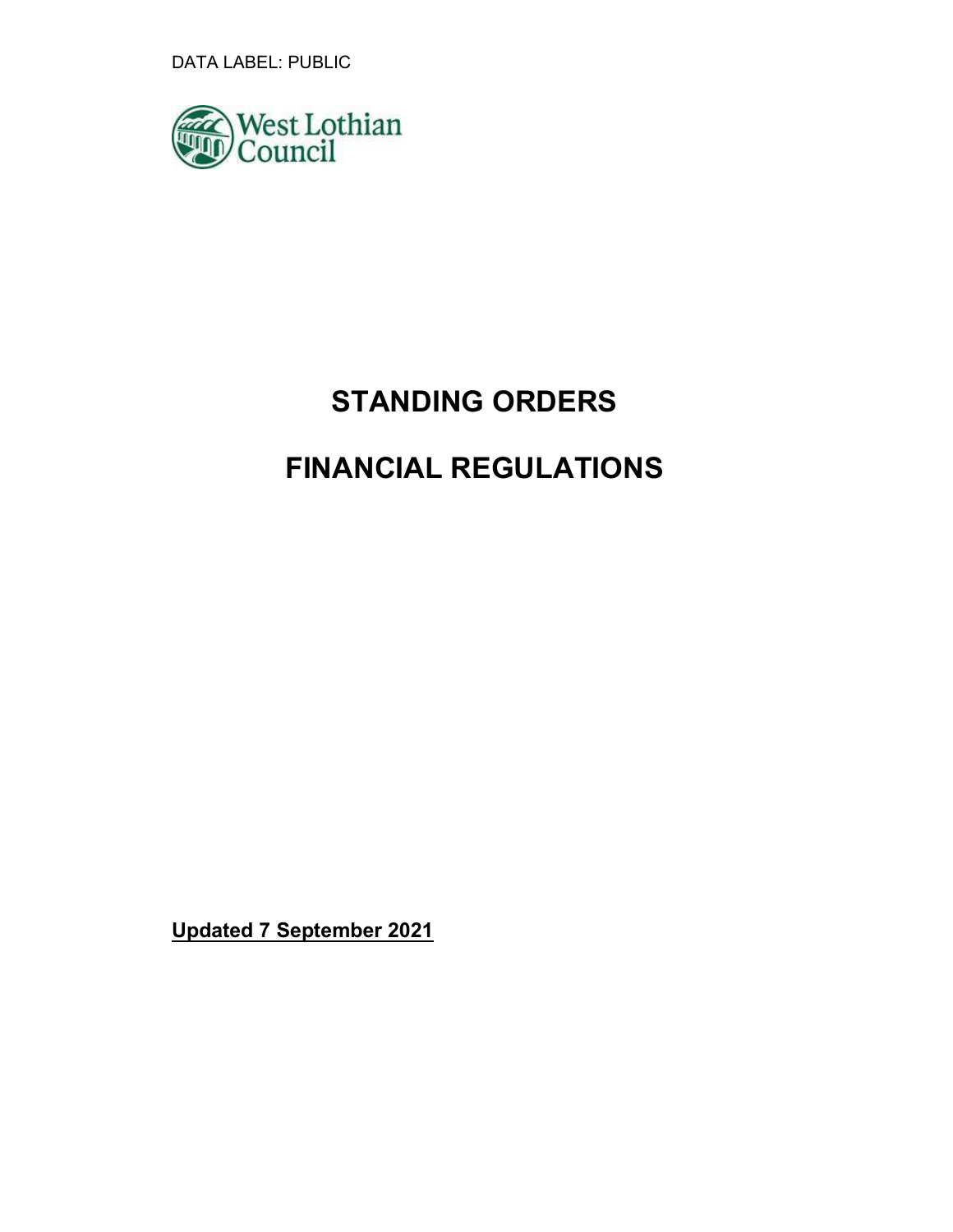## FINANCIAL REGULATIONS

## 1. INTRODUCTION

- 1.1 West Lothian Council is committed to delivering high quality, integrated services in conjunction with Community Planning partners. The council has adopted modern business processes, enabled by technology, so that services are organised around the needs of citizens.
- 1.2 In order to conduct its business efficiently, the council must have sound financial management policies that are strictly adhered to. The requirement for sound financial management is further reinforced by the Local Government (Scotland) Act 1973 that stipulates that every local authority must make arrangements for the proper administration of its financial affairs and by the CIPFA Prudential Code for Capital Finance in Local Authorities (the 'Prudential Code') which stipulates that councils must be able to demonstrate, on an ongoing basis, that capital spending and associated borrowing is affordable, prudent and sustainable. In addition, the CIPFA Financial Management Code builds on the established CIPFA Prudential and Treasury Management Codes and requires the council to demonstrate how its processes comply with the principles of good financial management. This approach will assist in determining whether, in applying the standards of financial management, the council is financially sustainable. Principles of good financial management should be proportionate to the risks faced to financial sustainability given the pressures of reducing financial resources and rising demand for services. The council also has a duty to make arrangements which secure best value. The best value obligation applies both to elected members and officers. For these reasons it is essential for the council to establish financial regulations and supporting procedures.
- 1.3 The 1973 Act also requires that each authority appoints a proper officer to take responsibility for the administration of its financial affairs. The council has resolved that the proper officer is the Head of Finance and Property Services.
- 1.4 The Accounts Commission has stated that a regime of good governance for a local authority includes the creation and implementation of procedures for the effective discharge of the statutory responsibilities of the proper officer in relation to the overall financial management of the council. In addition to setting out these responsibilities, the financial regulations and associated procedures also provide clarity about the financial accountabilities of other officers within the council.
- 1.5 Members and officers have a responsibility for fostering the culture and attitudes that are necessary for good governance. Full details of the relevant roles and responsibilities are set out in the council's Code of Corporate Governance.
- 1.6 The financial regulations operate in parallel with the framework set out in the council's Scheme of Delegation. This includes the delegated authority of the Chief Executive and Depute Chief Executives to authorise other senior officers in their service who are appropriately qualified to use their delegated powers under these regulations, unless they cannot do so by law or because of specific provisions of the Scheme of Delegation.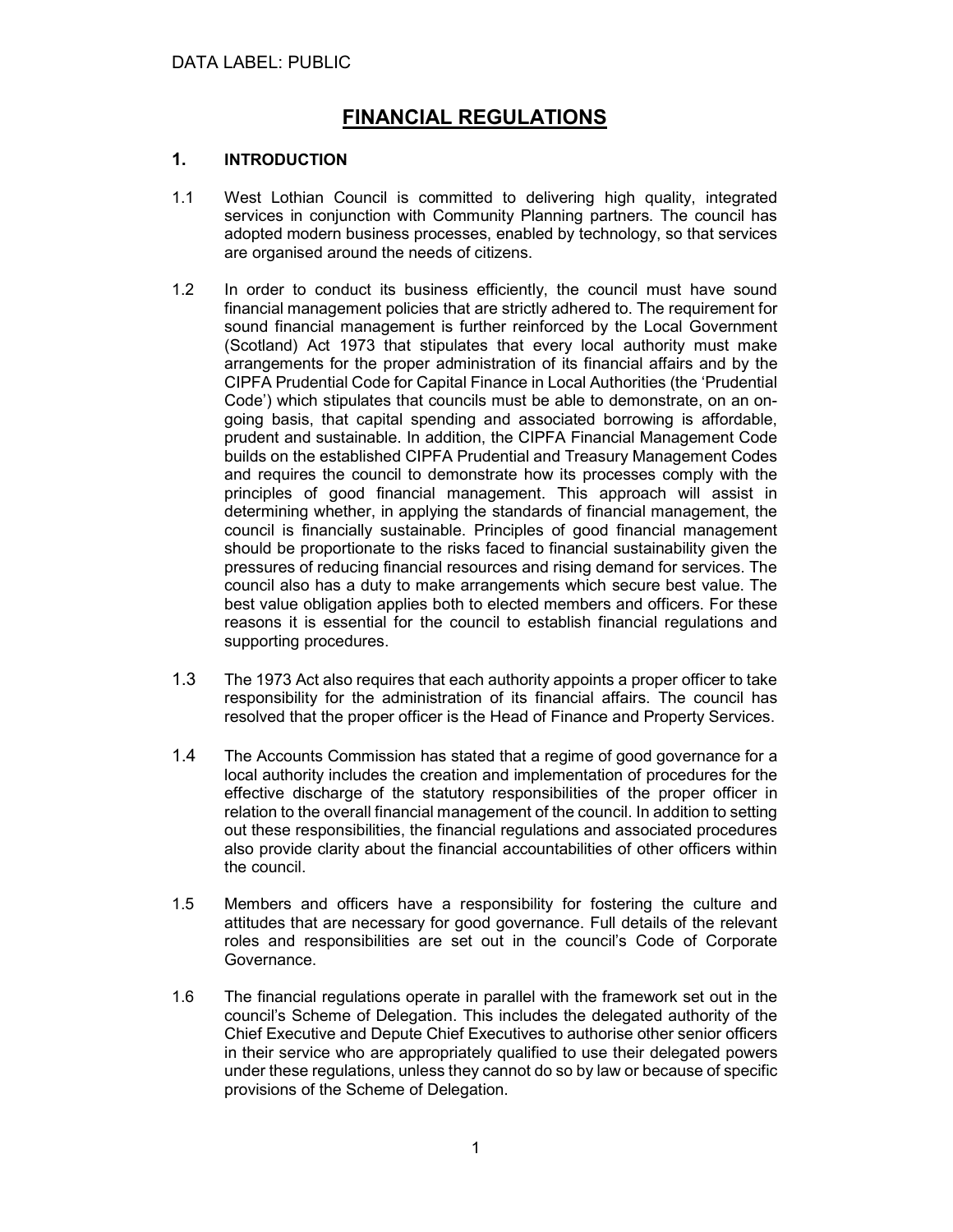## DATA LABEL: PUBLIC

1.7 Reference in the regulations to 'Depute Chief Executives' means:

- Depute Chief Executive Education and Planning Services
- Depute Chief Executive Corporate, Operational and Housing Services
- Depute Chief Executive Health and Social Care Partnership

1.8 Reference in the regulations to 'Heads of Service' means:

- Head of Finance and Property Services
- Head of Education (Learning, Policy and Resources)
- Head of Education (Curriculum, Quality Improvement and Performance)
- Head of Planning, Economic Development and Regeneration
- Head of Housing, Customer and Building Services
- Head of Corporate Services
- Head of Operational Services
- Head of Social Policy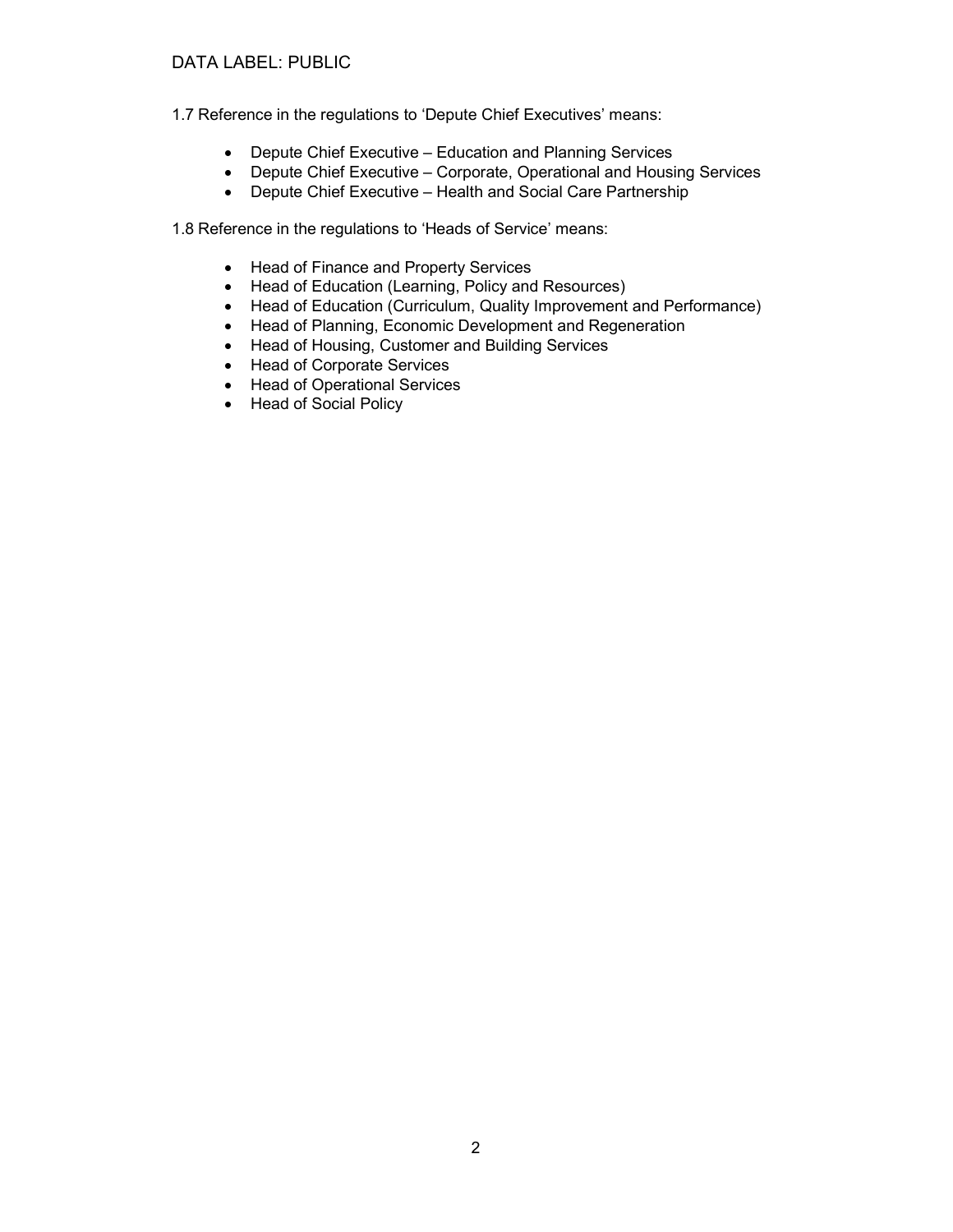## 2. STATUS OF FINANCIAL REGULATIONS

- 2.1 The financial regulations provide the framework for managing the council's financial affairs. They apply to every member and officer of the council and everyone acting on its behalf. Additionally, all members and officers have a general responsibility for ensuring that the use of the council's resources is legal, properly authorised and provides value for money.
- 2.2 The Head of Finance and Property Services is responsible for maintaining a continuous review of the financial regulations, including the financial limits contained in the regulations and submitting any changes, other than of a minor nature, to the Council Executive for approval. The council's Code of Corporate Governance requires the financial regulations to be reviewed at least once every Administrative term.
- 2.3 The Head of Finance and Property Services is also responsible for issuing procedures, guidance and advice to underpin the financial regulations, and for investigating any breach of the regulations.
- 2.4 Depute Chief Executives are responsible for ensuring that Heads of Service are aware of and put in place arrangements for their services to comply with the financial regulations.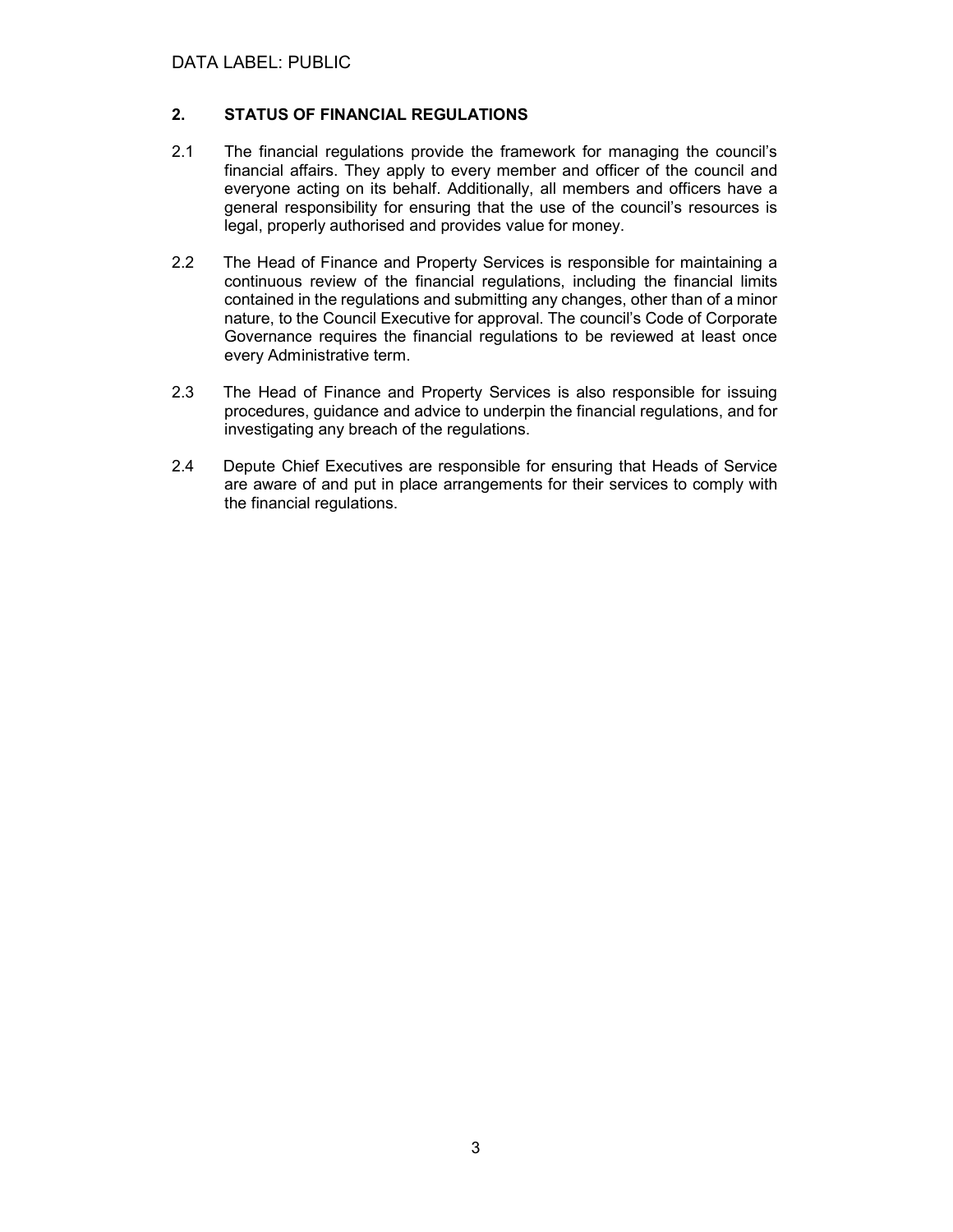## 3. FORMAT OF FINANCIAL REGULATIONS

3.1 The financial regulations cover all aspects of the administration of the council's financial affairs and have been grouped in accordance with the main elements of financial administration as follows:

## Financial Regulation A: Financial Management and Planning

- A.1 Introduction
- A.2 General Accounting Framework
- A.3 Revenue Budgets
- A.4 Capital Budgets
- A.5 Final Accounts
- A.6 Partnerships and Joint Arrangements
- A.7 Bids for External Funding
- A.8 Grants to External Organisations

## Financial Regulation B: Risk Management and Control of Resources

- B.1 Introduction
- B.2 Internal Audit
- B.3 Risk Management and Business Continuity
- B.4 Counter Fraud
- B.5 Insurance
- B.6 Custody and Security of Assets, Stocks and Stores
- B.7 Banking Arrangements
- B.8 Treasury Management

## Financial Regulation C: Systems and Procedures

- C.1 Introduction
- C.2 Income
- C.3 Salaries and Wages
- C.4 Allowances and Expenses
- C.5 Orders for Work, Goods and Services
- C.6 Payment Procedures
- C.7 Value Added Tax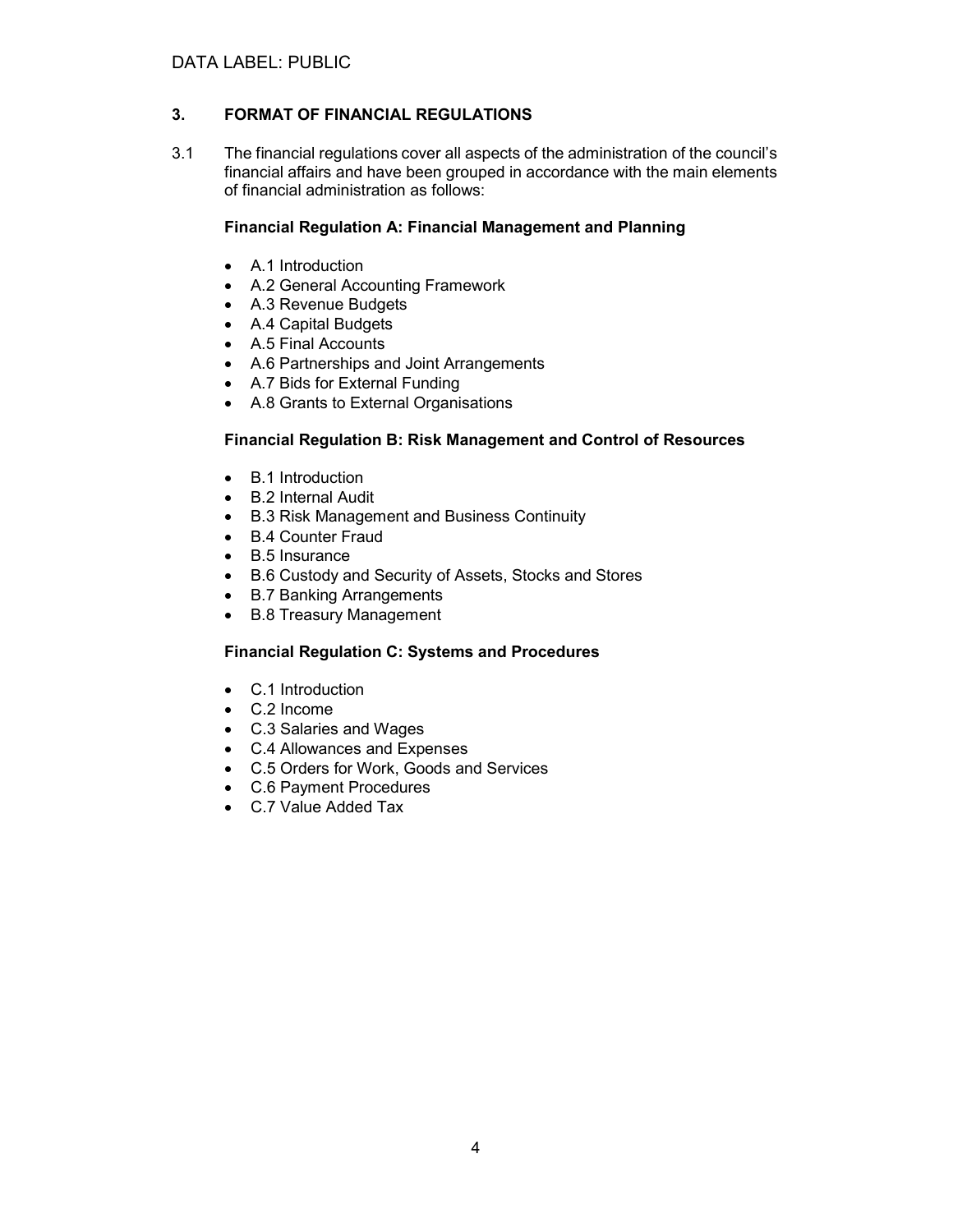## FINANCIAL REGULATION A – FINANCIAL MANAGEMENT AND PLANNING

## A.1 INTRODUCTION

- 1.1 Financial Management and Planning incorporates the various elements associated with the development, maintenance and monitoring of the council's financial strategy and financial position. These are:
	- General Accounting Framework
	- Revenue Budgets
	- Capital Budgets
	- Final Accounts

## A.2 GENERAL ACCOUNTING FRAMEWORK

- 2.1 The Local Government (Scotland) Act 1973 (section 93) requires a local authority to have a General Fund and the Housing (Scotland) Act 1987 (section 203) makes specific provision for the local authority to keep a separate Housing Revenue Account (HRA). Section 95 of the 1973 Act states that every local authority shall make arrangements for the proper administration of its financial affairs and the proper officer is responsible for determining the form of, and maintaining, the council's accounting control systems and accounting records. The proper officer in West Lothian is the Head of Finance and Property Services.
- 2.2 The Head of Finance and Property Services must ensure that adequate systems of accounting control are maintained throughout the council and that services conform with council policy, legislation and codes of practice on these matters.
- 2.3 The Head of Finance and Property Services is responsible for coordinating the preparation of the revenue and capital budgets on an annual basis as part of the council's approach to revenue and capital financial planning. The CIPFA Financial Management Code stipulates that to be able to demonstrate financial sustainability, a long-term perspective is essential. The greater the uncertainty over central government policy, the greater the need to demonstrate long-term financial resilience. Financial planning activity is undertaken within the parameters of the council's financial planning principles approved by Council Executive. These principles are:
	- The council should develop a high-level ten-year revenue and capital financial strategy
	- the council should have a medium-term five-year financial plan, aligned with political administrations, and three-year detailed revenue budgets
	- estimated budget gaps for at least three future years should be reported to elected members before local elections
	- the Corporate Plan and revenue, capital and treasury plans should continue to be considered and agreed at the same Council meeting
	- future financial plans should be subject to public consultation
	- public consultations should cover priorities, taxation and saving measures
- 2.4 The Local Government in Scotland Act 2003 sets out that it is the duty of a local authority to determine the maximum amount it can afford to allocate to capital expenditure and that, in discharging this duty, the authority must comply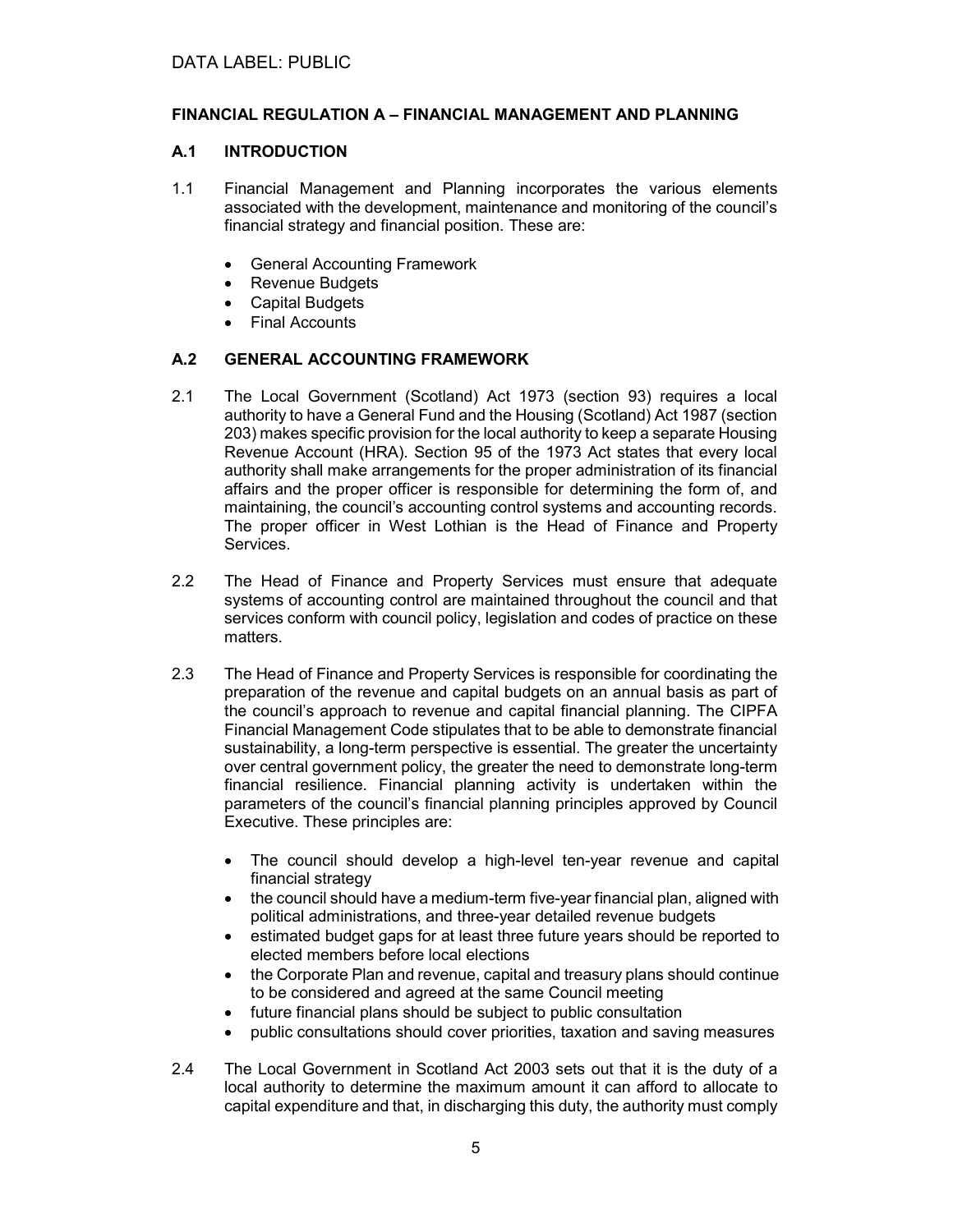with capital expenditure regulations. The capital expenditure regulations state that councils must comply with the provisions of the Prudential Code.

- 2.5 The Prudential Code stipulates that councils must be able to demonstrate, on an on-going basis, that capital spending and associated borrowing is affordable, prudent and sustainable and complies with Best Value requirements. The council's role, in this regard, is fulfilled by approving, annually, a series of prudential indicators for West Lothian and ensuring that there are suitable arrangements for monitoring the indicators on an on-going basis. In addition, when considering, agreeing and implementing a capital investment strategy, the Prudential Code requires councils to take account of a variety of factors such as value for money, asset management planning, practicality and achievability. The Head of Finance and Property Services is responsible for reporting to the council on all relevant matters that are required to be taken into account by the council when setting prudential indicators. The Head of Finance and Property Services is also responsible for establishing procedures for monitoring prudential indicators.
- 2.6 It is the responsibility of the Head of Finance and Property Services to ensure appropriate procedures and instructions are issued for:
	- developing, maintaining and reviewing the overall budget strategy
	- producing the annual medium- and long-term revenue and capital budgets, in compliance with the Provisions of the Prudential Code and the CIPFA Financial Management Code
	- producing annual activity budgets
	- budgetary control of revenue and capital expenditure
	- budget monitoring of prudential indicators
	- storage and disposal of financial records
	- producing financial management information
	- submission of statistical returns
	- completion of the Statutory Abstract of Accounts
- 2.7 Effective budgetary control arrangements are essential to ensure the council meets its objectives and outcomes within available resources. The council's budgetary control for revenue and capital budgets is focused on a risk-based approach that ensures time is prioritised to high risk areas of the council's budget. A key element in this approach to budget monitoring is that a comprehensive zero-based budgeting exercise is undertaken each year for all staffing and non-staffing budgets. In addition, Heads of Service are responsible for identifying and agreeing material budget risk areas with the Head of Finance and Property Services, which are monitored on a monthly basis.
- 2.8 The Head of Finance and Property Services is responsible for the verification of completed external funding grant claims. Heads of Service are responsible for timeously providing information required by the Head of Finance and Property Services for this purpose.
- 2.9 Committee reports must contain a statement of financial implications, and confirmation that the Head of Finance and Property Services has verified the financial content of the report.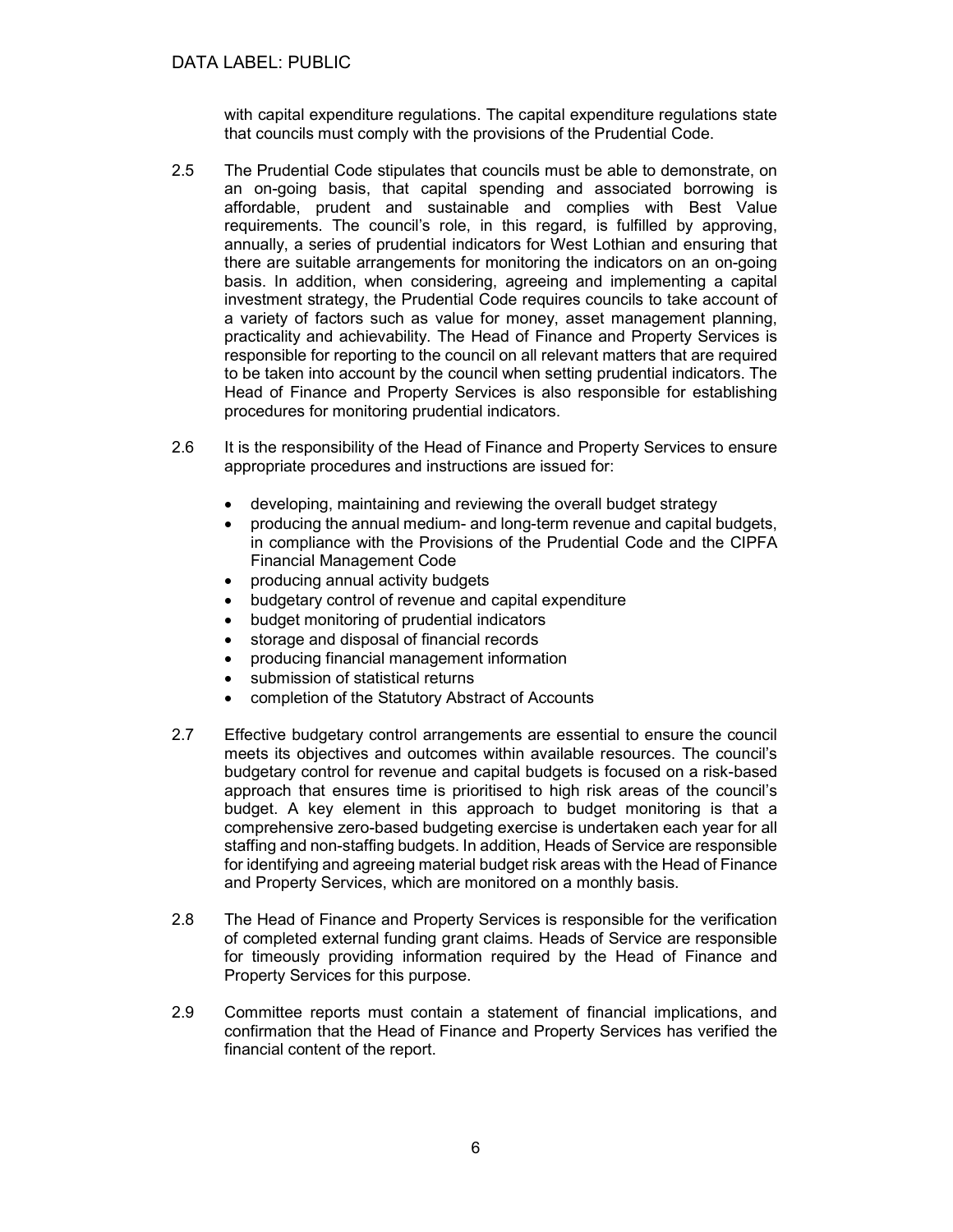## A.3 REVENUE BUDGETS

#### 3.1 General Fund Revenue Budget Planning Process

The council is required to approve a balanced revenue budget for each financial year. Over the medium-term the council will face a range of expenditure pressures and continuing funding constraints and therefore effective prioritisation of resources will be essential to achieving balanced budgets. The Accounts Commission, Audit Scotland and the Chartered Institute of Public Finance and Accountancy (CIPFA) have identified that public bodies must focus on their medium- to long-term financial sustainability to ensure effective public services in the future, and they have advised that this is best achieved through having a financial strategy covering a minimum of five years, supported by detailed plans covering a minimum of three years. It is therefore very important that the councils' financial strategies are based on defined and agreed priorities and there is clarity as to how budgets will be managed. In compliance with the CIPFA Financial Management code the council has agreed to develop a high-level ten-year revenue and capital financial strategy, with a five-year financial plan and detailed budgets for three years.

Delivering council priorities should underpin the medium- to long-term financial strategy and help ensure that constrained resources are allocated to achieve desired outcomes and value for money.

The medium-term financial plan and detailed three-year revenue budgets are integrated with the council's Corporate Plan. The Corporate Plan provides the corporate and strategic framework for delivering agreed priorities. The medium-term financial strategy fully incorporates the resources needed to deliver the councils priorities, and includes plans for savings and efficiencies to ensure that the council can continue to deliver essential services to communities whilst resources are constrained.

To ensure appropriate scrutiny of budget saving measures, saving proposals required to address any remaining or increased budget gap during the five-year period 2018/19 to 2022/23 will be considered by the relevant Policy Development and Scrutiny Panel (PDSP) before approval by Council or Council Executive. Where timescales permit, all additional future saving measures will be considered by PDSP before approval by Council or Council Executive, with the only exceptions relating to factors out with the council's control such as late amendments to the local government finance settlement.

For all revenue budget reduction measures which are agreed by the full council, further decisions by members which substantially change or delete these measures must also be made at the full council.

#### 3.2 General Fund Revenue Budget

#### **Preparation**

The Head of Finance and Property Services is responsible for co-ordinating the preparation of the revenue budget on an annual basis as part of a mediumterm revenue financial plan. The Head of Finance and Property Services is also responsible for preparing prudential indicators in line with the provisions of the Prudential Code. The prudential indicators cover both the General Fund and the Housing Revenue Account (HRA). The revenue budget is integrated with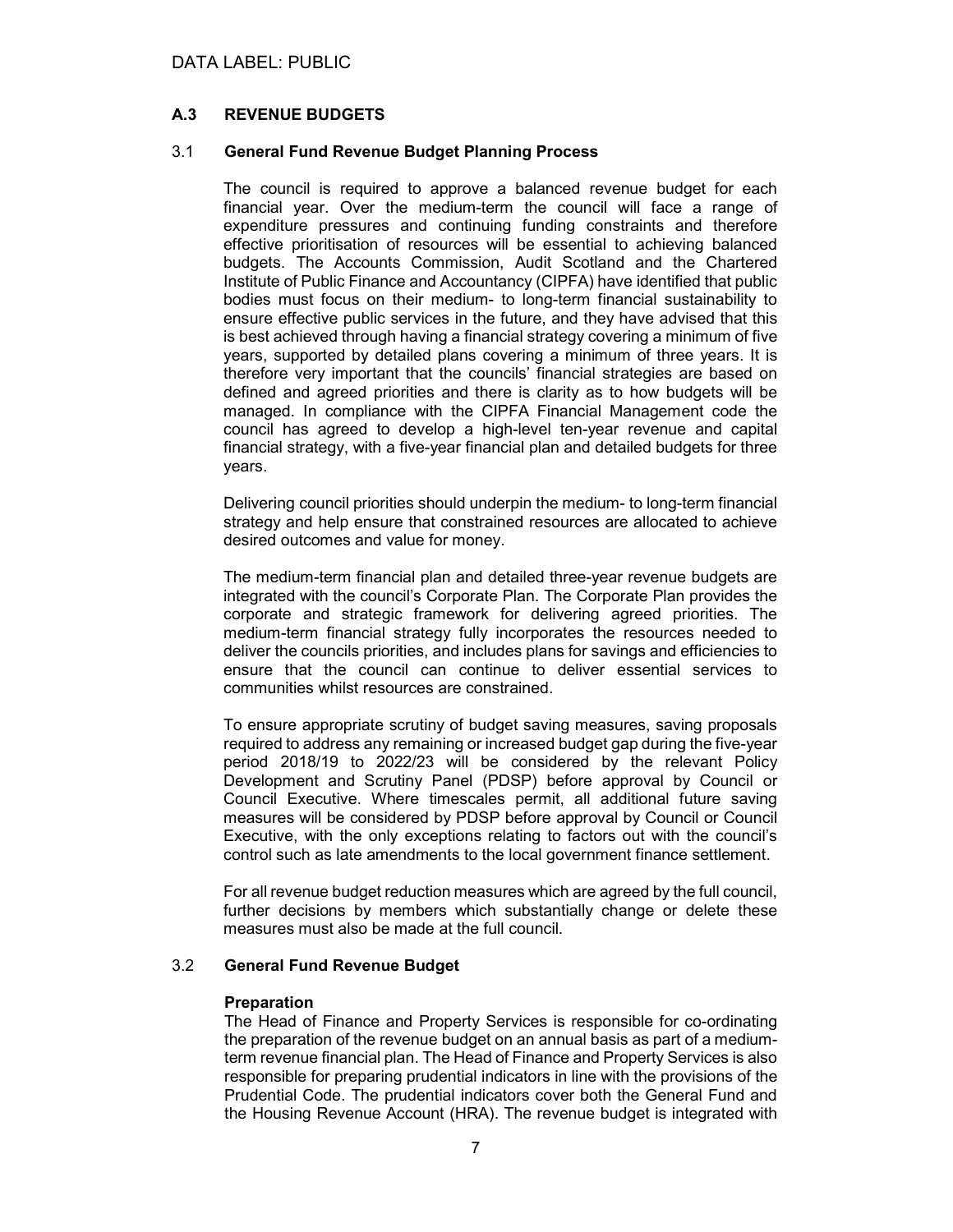the capital budget, the Treasury Management Plan, and the Corporate Plan. Heads of Service are responsible for preparing their service budgets and activity budgets in accordance with approved budget control totals.

The Head of Finance and Property Services is responsible for submitting the revenue budget and prudential indicators to the Corporate Management Team for consideration prior to presentation to the council.

#### Approval

The Head of Finance and Property Services is responsible for presenting, annually, a revenue budget and prudential indicators to the full council. The council shall consider and approve a revenue budget, approve prudential indicators and set a council tax level for the following year. The council tax setting must, by law, take place before 11 March in any year.

#### Budgetary Control

The council is responsible for establishing a monitoring and control framework that complies with the requirements of the Prudential Code. Budgetary control frameworks and procedures are in place for General Services and HRA revenue budgets.

The council's budgetary control framework and procedures set out a risk-based approach to budget monitoring. A full zero-based budgeting exercise for all spend and income is undertaken annually to ensure a robust base budget is in place as a realistic guide to actual spend and income for the year.

As part of the risk-based approach to budget monitoring, Heads of Service are responsible for identifying and agreeing material budget risk areas with the Head of Finance and Property Services. Risk schedules will be prepared for these areas and relevant budgets monitored on a monthly basis.

The budgetary control frameworks confirm the budgetary control responsibilities of council officers and elected members. In terms of budgetary control, elected members have overall responsibility for proper governance and monitoring of public funds and for ensuring effective services are provided within the constraints of agreed budgets.

The Head of Finance and Property Services is responsible for ensuring that appropriate procedures and instructions are issued for budgetary control. The Head of Finance and Property Services is also responsible for providing appropriate financial information to enable budgets to be monitored effectively.

Heads of Service are responsible for the implementation of budgetary control procedures within their services and for ensuring the budgetary control process is carried out.

Heads of Service have primary responsibility for the budgetary control process within their service and are responsible for confirming budget projections, updating Risk Schedules and submitting these to the Head of Finance and Property Services. The Head of Finance and Property Services is responsible for monitoring the overall budget and reporting on the financial position to the Corporate Management Team, and to the Council Executive for periods 4, 6 and 9 each year. The reports to the Council Executive should include monitoring of prudential indicators.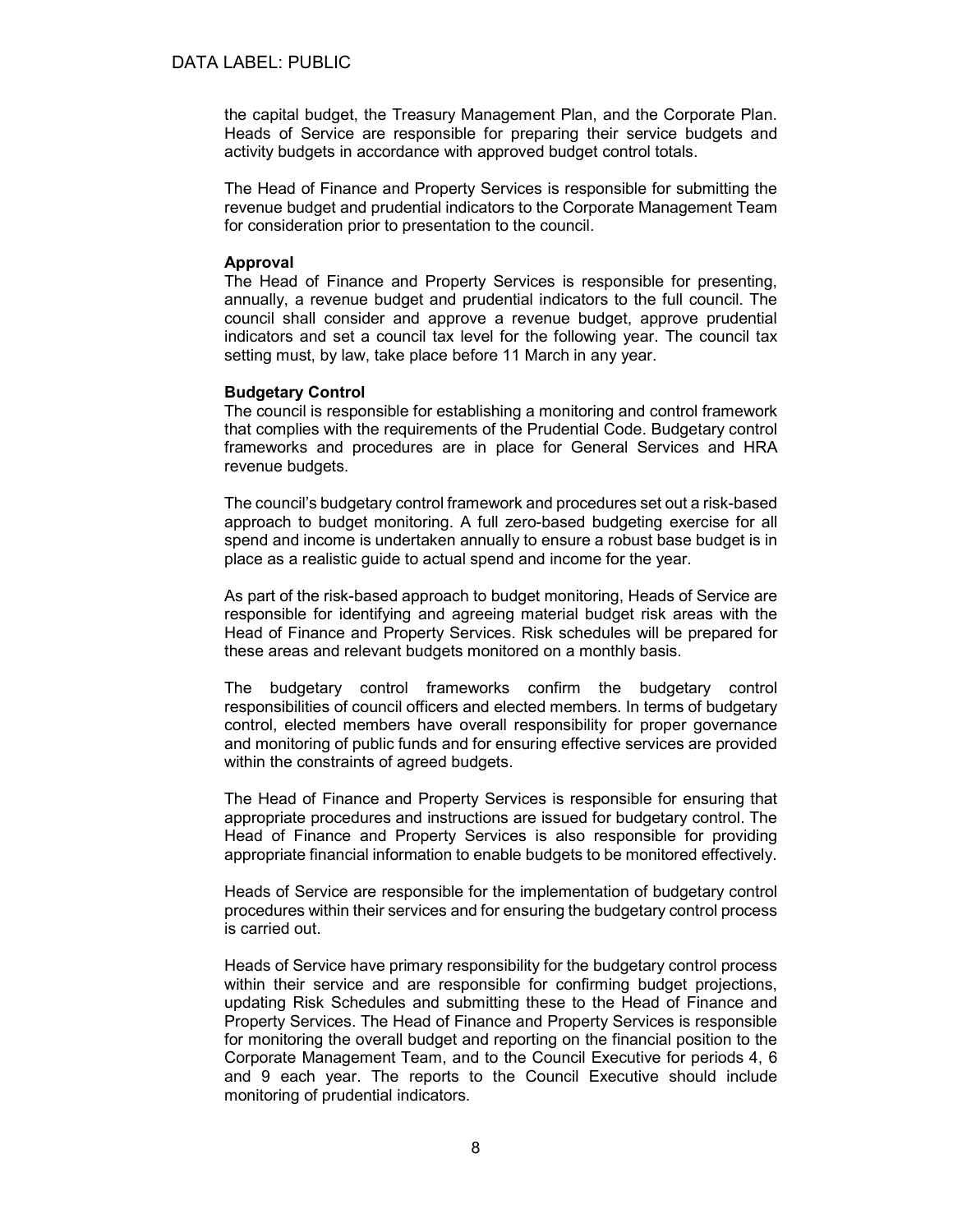Outwith periods 4, 6 and 9, the focus of budget monitoring will be on risk areas identified and monitored through the monthly update of Risk Schedules.

The Head of Finance and Property Services is responsible for ensuring monthly budgetary control reports are available to budget holders.

At the financial year end, the Head of Finance and Property Services is responsible for reporting the final outturn report to the Corporate Management Team and the Council Executive.

In addition to the reports to Council Executive, the Head of Finance and Property Services reports the financial performance to Policy Development and Scrutiny Panels for period 6 and the final outturn for the year.

#### Budget Virements

Budget virements within service areas are processed in agreement with the relevant Head of Service and Head of Finance and Property Services. The virement must be within the parameters of the approved service budget. In the event of inter-service virements, authorisation for the virements should be confirmed by the relevant Depute Chief Executives and/or Heads of Services, where appropriate. All virements between Devolved School Management (DSM) budget headings are subject to the DSM Scheme of Delegation.

## 3.3 HRA Revenue Budget

#### Preparation

The Depute Chief Executive – Corporate, Operational and Housing Services is responsible for preparing a revenue budget for the Housing Revenue Account as part of a medium-term revenue budget and rent strategy. This budget is based on financial information provided by the Head of Finance and Property Services. The Housing revenue budget is integrated with the Housing capital budget.

#### Approval

The Depute Chief Executive – Corporate, Operational and Housing Services is responsible for presenting a HRA revenue budget to a meeting of the full council. The council shall consider and approve a budget, and set rent levels for all council housing stock and service charges at this meeting. Under section 25 of the Housing (Scotland) Act 2001, this must be done in sufficient time as to give tenants at least four weeks notice of any increased rent due to be paid. The legislation also provides for social landlords to consult tenants and take account of their views prior to making decisions on rent increases.

#### Budgetary Control

The council is responsible for establishing a monitoring and control framework that complies with the requirements of the Prudential Code. Budgetary control frameworks and procedures are in place for General Services and HRA revenue budgets. The Depute Chief Executive – Corporate, Operational and Housing Services is responsible for reporting on the financial position of the HRA budget to the Corporate Management Team and the Council Executive based on financial information provided by the Head of Finance and Property Services. The reports to the Council Executive are presented for periods 4, 6 and 9 each year. A risk-based approach to monitoring focusing on the use of Risk Schedules is undertaken for the HRA revenue budget. The Depute Chief Executive – Corporate, Operational and Housing Services is also responsible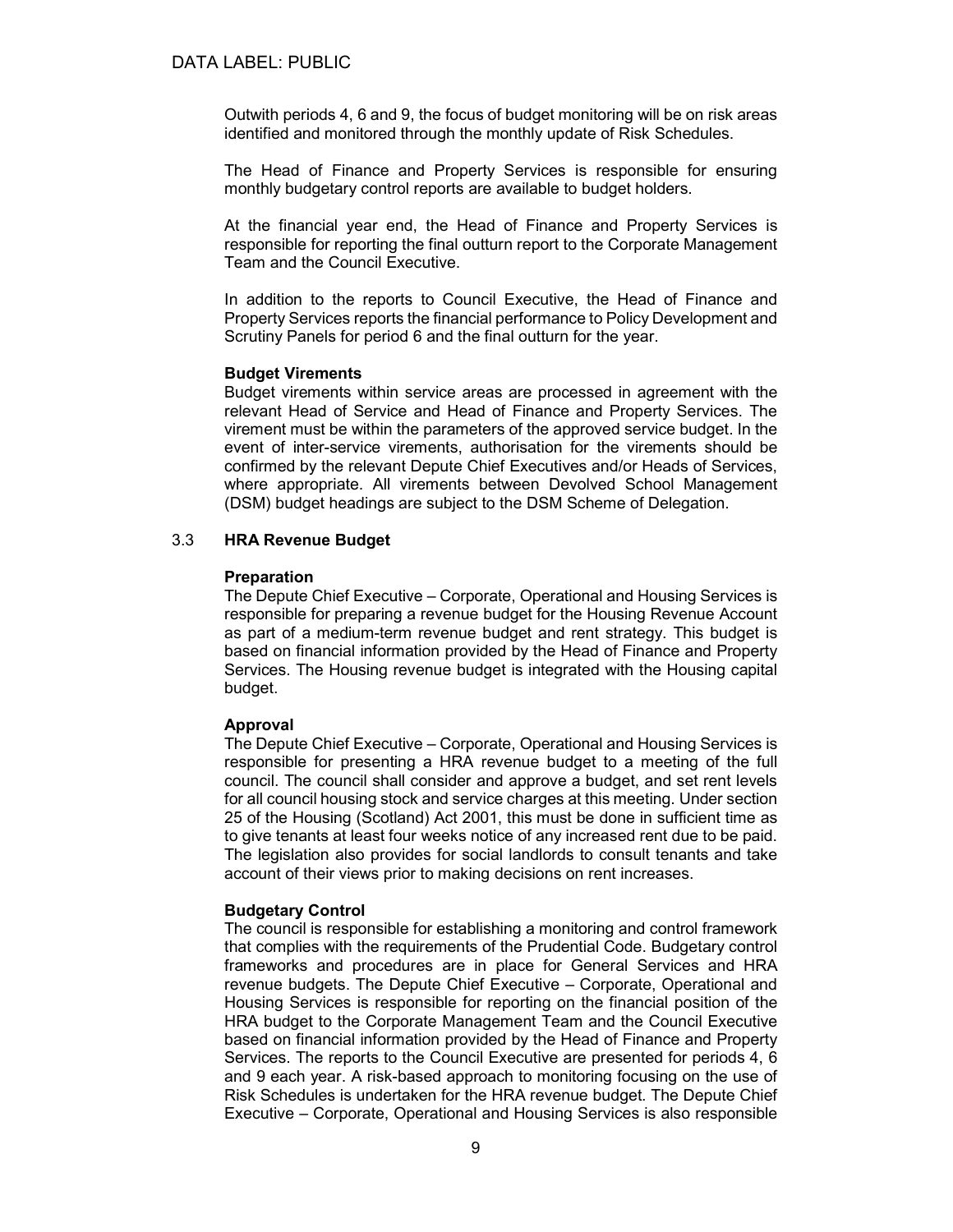for reporting a final outturn report to the Corporate Management Team and the Council Executive.

## Budget Virements

Budget virements are processed in agreement with the Depute Chief Executive – Corporate, Operational and Housing Services and Head of Finance and Property Services. The virement must be within the parameters of the approved HRA budget.

## A.4 CAPITAL BUDGETS

## 4.1 Capital Strategy

The Head of Finance and Property Services is responsible for preparing and maintaining a Capital Strategy, and reporting this to Council for consideration and approval. The Capital Strategy provides the following:

- a high-level overview of how capital expenditure, capital financing and treasury management activity contribute to the provision of services
- an overview of how the associated risk is managed
- the implications for future financial sustainability

It also sets out the governance and monitoring arrangements, whereby the outcomes will be monitored by the Capital Asset Management Board and reported to the Corporate Management Team, Partnership and Resources PDSP and Council Executive on an annual basis.

#### 4.2 General Services Capital Planning Process

The Head of Finance and Property Services is responsible for preparing and maintaining a ten-year asset management plan and General Services capital investment programme and presenting this to the Corporate Management Team for approval prior to its consideration by Council. The capital planning strategy is integrated with asset management planning, strategic planning and option appraisal and takes account of the council's duty to comply with the Prudential Code. Capital investment decisions are based on Strategic Outline Business Cases and prioritise investment based on council priorities, asset management principles, legal requirements and financial and non-financial benefits. The capital plan is fully integrated with the council's medium-term revenue budget plan, the Treasury Management Plan, and Corporate Plan. Investment within the capital plan is split between four asset category types, each of which has a specific Asset Lead Officer. Depute Chief Executives are responsible for designating Asset Lead Officers to fulfil all aspects of work for the specified asset categories.

## 4.3 General Services Annual Capital Budget

## **Preparation**

The Head of Finance and Property Services is responsible for ensuring that a detailed General Services capital budget is prepared annually taking account of the detailed allocation of block budgets. Asset Lead Officers are responsible for preparing their asset category capital budgets in accordance with approved annual budget totals. The Head of Finance and Property Services is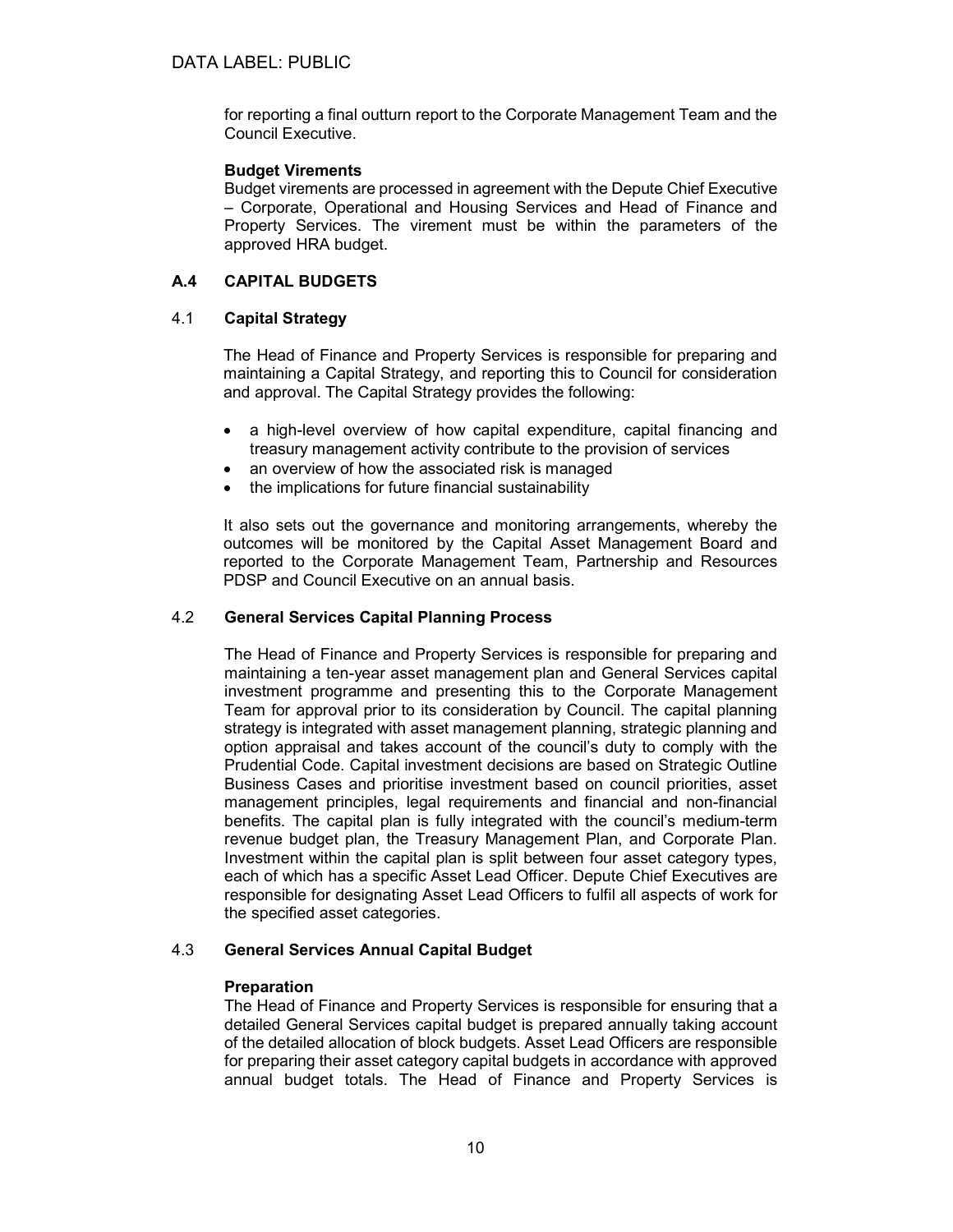responsible for co-ordinating the capital budget. The budget should be supported by information required under the provisions of the Prudential Code.

#### Approval

The Head of Finance and Property Services is responsible for presenting, annually, a General Services capital budget to the Council Executive which shall consider and approve a budget.

#### Budgetary Control

The council is responsible for establishing a monitoring and control framework that complies with the requirements of the Prudential Code. Budgetary control frameworks and procedures are in place for General Services capital budgets.

The capital budgetary control framework and procedures set out a risk-based approach to budget monitoring.

As part of the risk-based approach to budget monitoring, Heads of Service are responsible for identifying and agreeing material capital investment risks with the Head of Finance and Property Services. Risk Schedules will be prepared for these areas of investment and relevant budgets monitored on a monthly basis.

The budgetary control frameworks confirm the budgetary control responsibilities of council officers and elected members. In terms of budgetary control, elected members have overall responsibility for proper governance and monitoring of public funds and for ensuring effective services are provided within the constraints of agreed budgets.

The Head of Finance and Property Services is responsible for ensuring that appropriate procedures and instructions are issued for budgetary control. The Head of Finance and Property Services is also responsible for providing appropriate financial information to enable budgets to be monitored effectively. Asset Lead Officers are responsible for the implementation of budgetary control procedures. It is the responsibility of Asset Lead Officers to control income and expenditure within their areas of responsibility and to monitor net expenditure against the agreed budget.

The Head of Finance and Property Services is responsible for reporting on the financial position of the General Services capital programme to the Corporate Management Team and to the Council Executive for periods 4, 6 and 9 each year. The reports should include the information required to comply with the provisions of the Prudential Code.

Outwith periods 4, 6 and 9, the focus of budget monitoring will be on investment risk areas identified and monitored through the monthly update of Risk Schedules.

At the financial year end, the Head of Finance and Property Services is responsible for reporting the final outturn and budget roll forward report, taking into account slippage or accelerated spend within the capital programme, to the Council Executive.

In addition to the reports to Council Executive, the Head of Finance and Property Services reports the financial performance to Policy Development and Scrutiny Panels for period 6 and the final outturn for the year.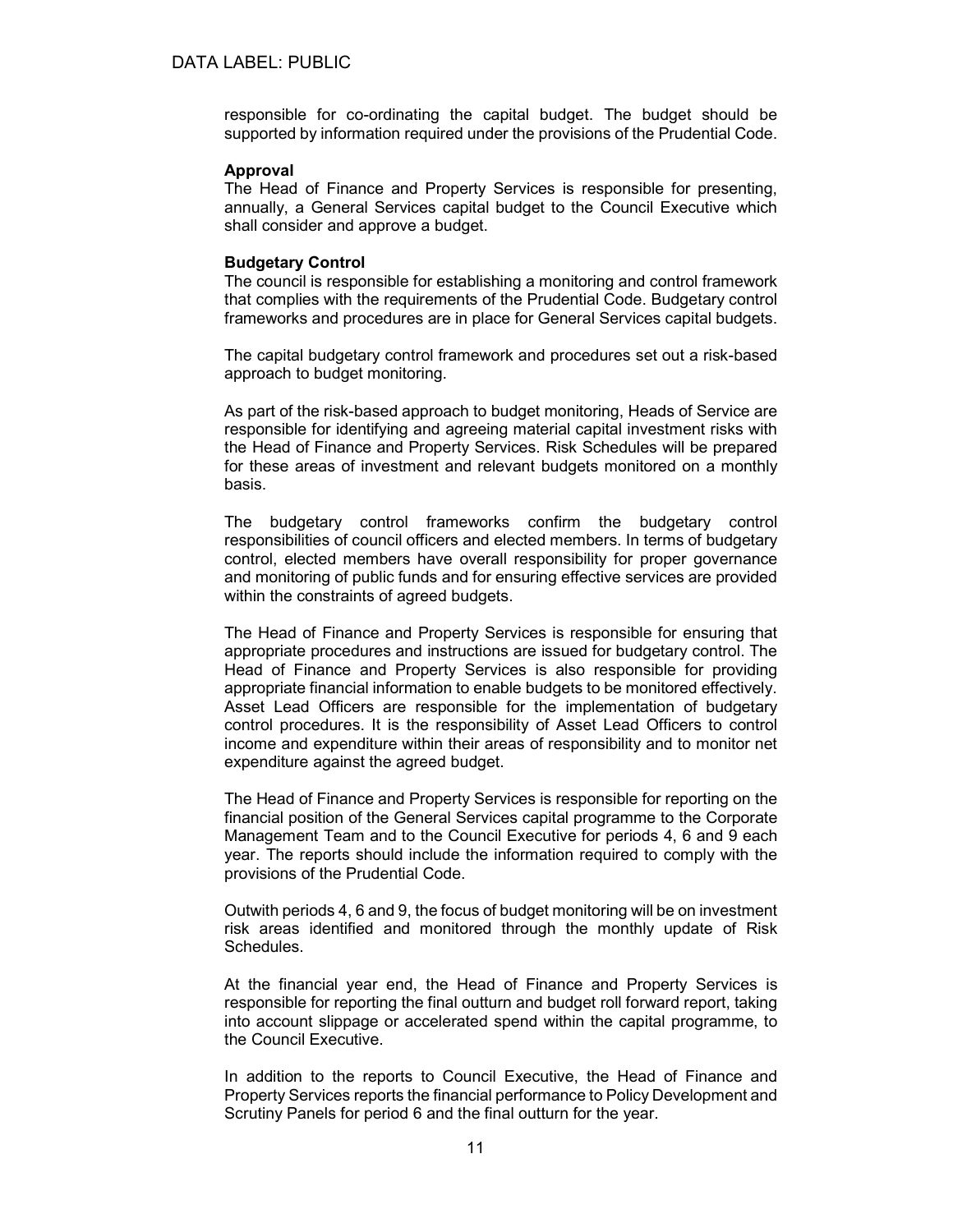The Head of Finance and Property Services is responsible for ensuring monthly budgetary control reports are available to Asset Lead Officers.

#### Budget Virements

In consultation with the Head of Finance and Property Services, Asset Lead Officers are authorised to approve virements between capital projects within their section of the capital programme.

However, if it is proposed to add a new capital project, delete an approved capital project from the programme, or materially change a capital project from the scope set out in the Strategic Outline Business Case then Asset Lead Officers must notify the Head of Finance and Property Services who must report for approval to the Council Executive.

## 4.4 Housing Capital Planning Process

The Depute Chief Executive – Corporate, Operational and Housing Services is responsible for ensuring that the council agrees and implements a mediumterm Housing capital investment and planning process that fully complies with the provisions of the Prudential Code.

The capital planning process will include appropriate links with asset management planning, strategic planning, treasury planning and option appraisal and will take account of the council's responsibility to adhere to the Social Housing Quality Standard.

## 4.5 Housing Annual Capital Budget

## **Preparation**

The Depute Chief Executive – Corporate, Operational and Housing Services is responsible for ensuring that the Housing capital budget is prepared annually as part of the agreed capital investment and planning process based on financial information provided by the Head of Finance and Property Services. The Depute Chief Executive will also consult the Head of Finance and Property Services on the implications for prudential indicators when preparing the budget.

#### Approval

The Depute Chief Executive – Corporate, Operational and Housing Services is responsible for presenting, annually, a Housing capital budget to a meeting of the full council which shall consider and approve a budget including any revenue consequences. The budget report should include the information required under the provisions of the Prudential Code.

#### Budgetary Control

The Depute Chief Executive – Corporate, Operational and Housing Services is responsible for the Housing capital programme and for reporting to the Corporate Management Team and the Council Executive based on financial information provided by the Head of Finance and Property Services. The reports are presented to the Council Executive for periods 4, 6 and 9 each year. The reports should include the information required to comply with the provisions of the Prudential Code. A budgetary control framework and procedures are in place for Housing capital budgets. These set out a risk-based approach to budget monitoring.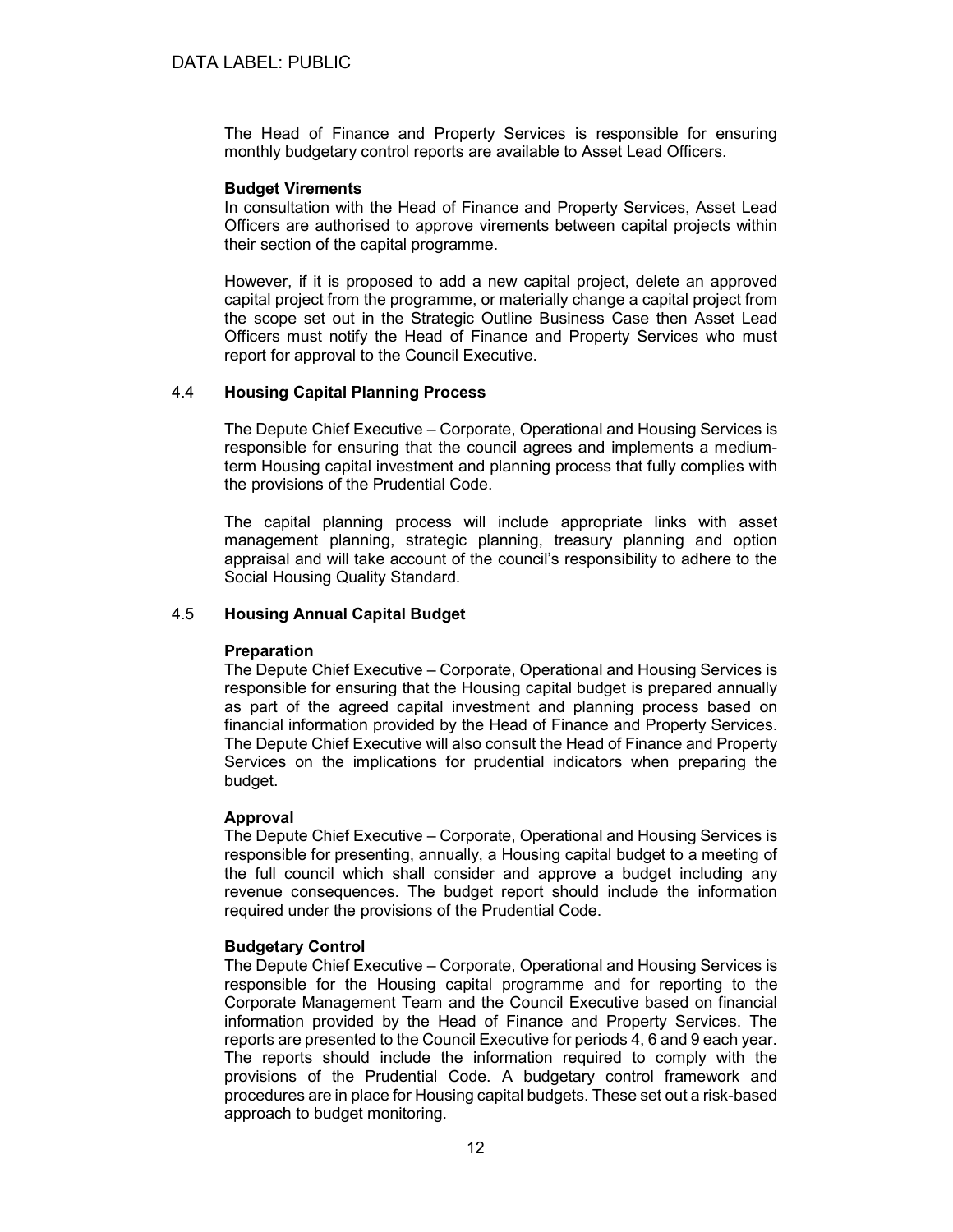## Budget Virements

The Depute Chief Executive – Corporate, Operational and Housing Services, as Asset Lead Officer for Housing, is authorised to approve virements between capital projects within the capital programme.

However, if it is proposed to add a new capital project, delete an approved capital project from the programme, or substantially alter a capital project the Depute Chief Executive – Corporate, Operational and Housing Services must report for approval to the Council Executive.

## A.5 FINAL ACCOUNTS

- 5.1 The Head of Finance and Property Services is responsible for ensuring that the statutory Annual Accounts, encompassing General Fund and HRA, are produced in compliance with council policy, relevant legislation and accounting requirements.
- 5.2 The Head of Finance and Property Services submits a copy of the unaudited Annual Accounts to the Audit Committee for consideration prior to submission to the appointed auditor in accordance with the agreed timetable but, in any event, by the prescribed date.
- 5.3 The Head of Finance and Property Services submits a copy of the audited Annual Accounts and the Auditor's Annual Report to Council for consideration and to approve the accounts for signature.
- 5.4 Heads of Service are required to provide information in accordance with instructions on the Annual Accounts issued annually by the Head of Finance and Property Services.

## A.6 PARTNERSHIPS AND JOINT ARRANGEMENTS

- 6.1 Working in partnership with a wide range of other organisations is a key policy and priority of the council. It is essential that appropriate accounting and control arrangements are in place to regulate the operation of all arrangements involving third parties. In relation to funding of external organisations, the council complies with the 'Code of Guidance on Funding External Bodies and Following the Public Pound' issued by the Accounts Commission and the Convention of Scottish Local Authorities (COSLA).
- 6.2 Heads of Service must consider the overall corporate governance arrangements when arranging contracts with external bodies. They must consult with the Head of Finance and Property Services in respect of financial issues and ensure that financial risks have been fully appraised before agreements are entered into.
- 6.3 Heads of Service are responsible for ensuring that appropriate approvals are obtained in relation to work with external bodies.
- 6.4 The Head of Finance and Property Services must ensure that the accounting arrangements to be adopted relating to partnerships and joint ventures are satisfactory and provide for effective internal control.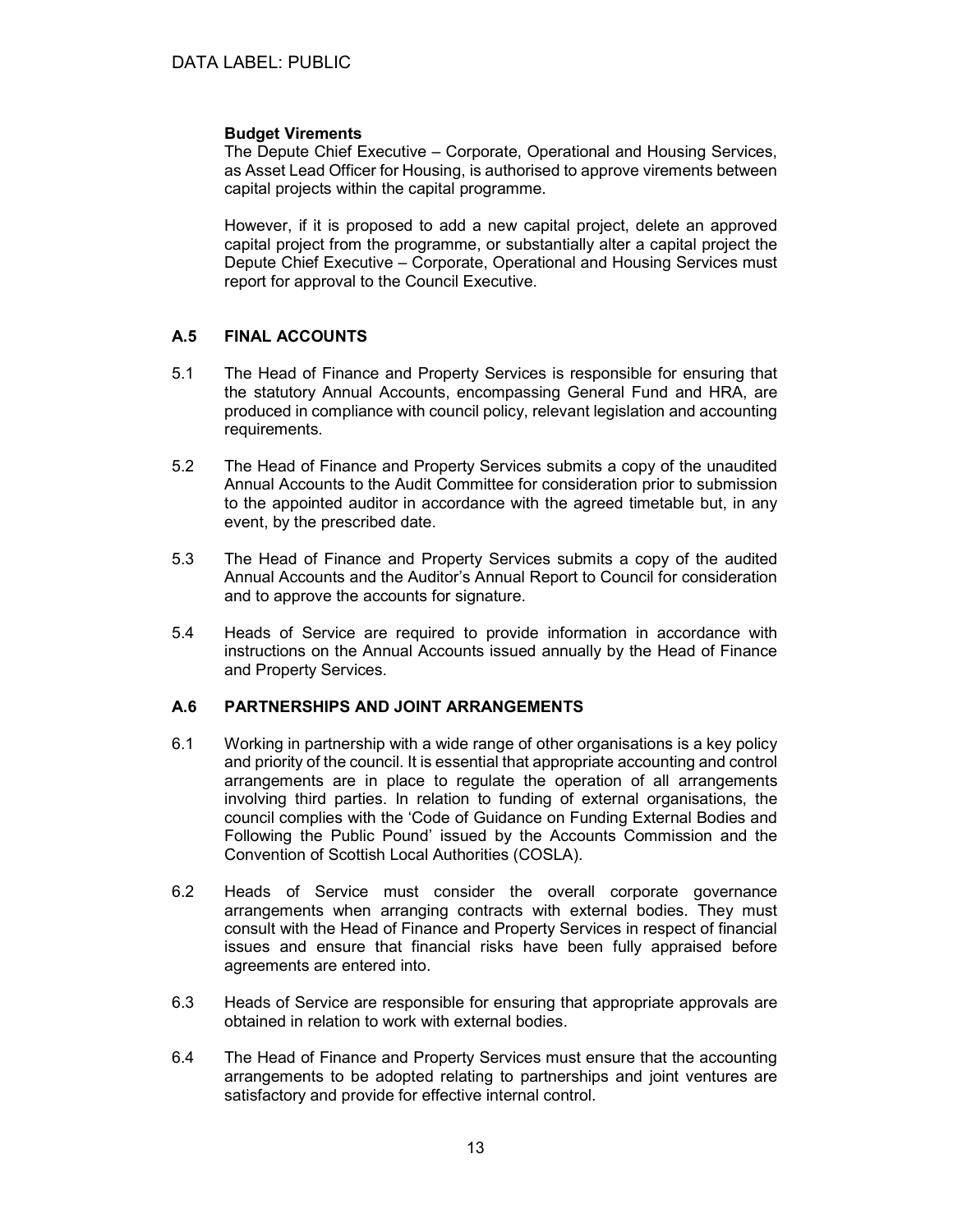## A.7 BIDS FOR EXTERNAL FUNDING

- 7.1 To assess the financial implications Heads of Service must consult with the Head of Finance and Property Services regarding the financial content of all bids and business cases for external funding prior to them being submitted by the council. This applies, for example, to Scottish Government and European Union funding. In accordance with the internal procedures on External Funding Reporting Arrangements, proposals for the use of funding should be discussed and agreed with the Head of Finance and Property Services.
- 7.2 The Head of Finance and Property Services is responsible for ensuring that all funding notified by external bodies is received and properly recorded in the authority's accounts.

## A.8 GRANTS TO EXTERNAL ORGANISATIONS

8.1 Approval of grants to external organisations must be made within the terms of council policy.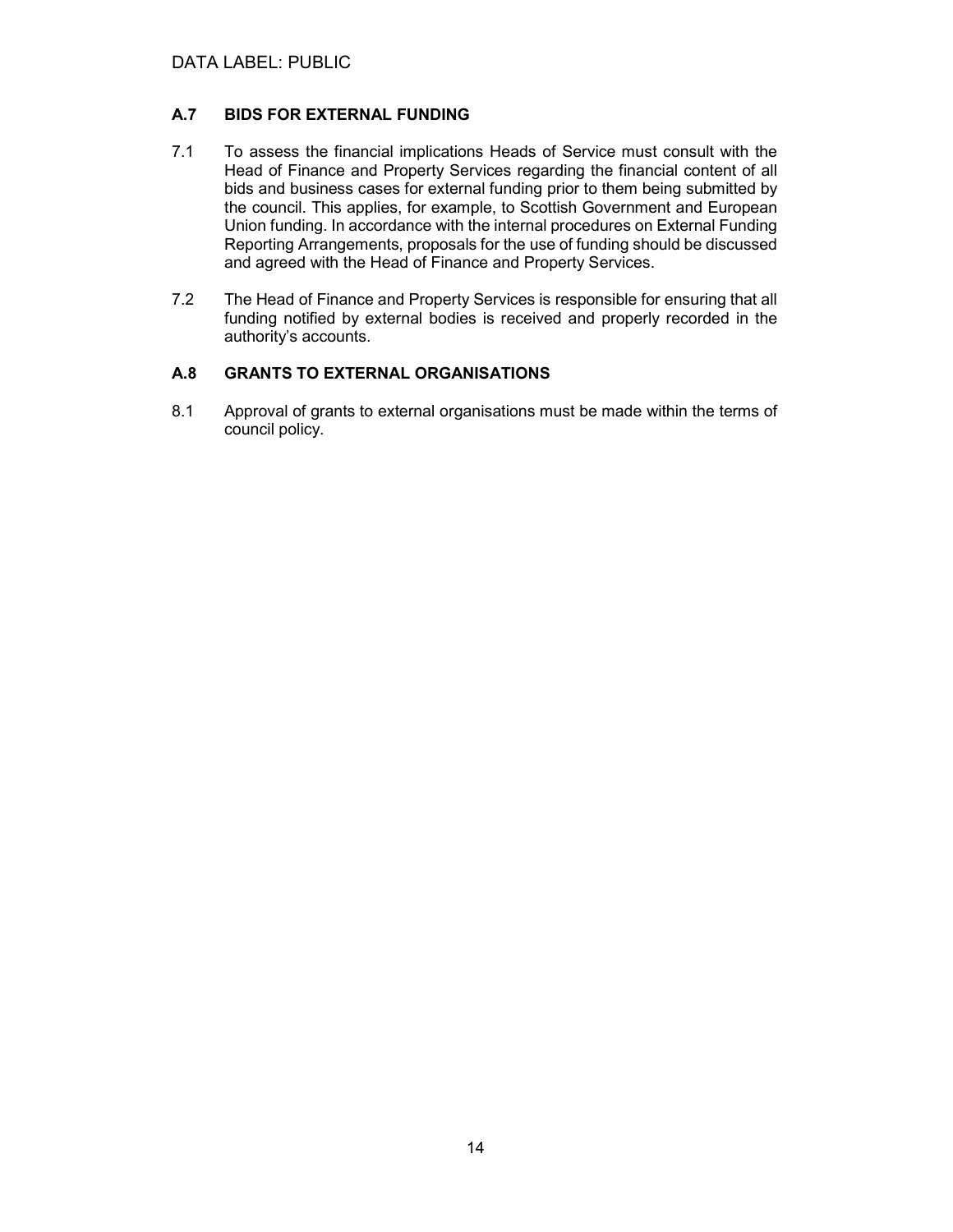## FINANCIAL REGULATION B – RISK MANAGEMENT AND CONTROL OF RESOURCES

## B.1 INTRODUCTION

1.1 It is essential that robust systems are developed and maintained for identifying and evaluating on an integrated basis all significant strategic and operational risks to the council. This involves the proactive participation of all those associated with planning and delivering services.

## B.2 INTERNAL AUDIT

- 2.1 The Local Authority Accounts (Scotland) Regulations 2014 requires that the council operate a professional and objective internal auditing service in accordance with recognised standards and practices in relation to internal auditing. Internal audit is an independent, objective assurance and consulting activity designed to add value and improve an organisation's operations. It helps an organisation accomplish its objectives by bringing a systematic, disciplined approach to evaluate and improve the effectiveness of risk management, control and governance processes.
- 2.2 The council has established an Audit Committee which meets at least four times per year. The Committee undertakes a corporate review of the council's control environment, including financial and non-financial controls. The Committee's remit and powers are set out in the council's Scheme of Administration.
- 2.3 The council has established an Audit, Risk and Counter Fraud Unit which includes an internal audit function. Internal audit operates in accordance with the Public Sector Internal Audit Standards issued by CIPFA in collaboration with the Chartered Institute of Internal Auditors.
- 2.4 The internal audit charter sets out the role and responsibilities of internal audit and is approved by the Audit Committee. The internal audit function is free from interference in determining the scope of internal auditing, performing work, and communicating results.
- 2.5 The Audit, Risk and Counter Fraud Manager is responsible for internal audit and reports directly to the Head of Finance and Property Services. The Audit, Risk and Counter Fraud Manager has the right of direct access to the Chair of the Audit Committee and the Chief Executive, and may consult with the Monitoring Officer at any time about any matter within their remit.
- 2.6 The role of internal audit is to review, appraise and report on the:
	- effectiveness of systems of financial and non-financial control
	- extent of compliance with approved policies, plans and procedures
	- extent of compliance with regulations and legislation
	- degree to which the council's assets are properly accounted for and safeguarded
	- suitability and reliability of management data and performance information
	- effectiveness of management in discharging its responsibility for ensuring best value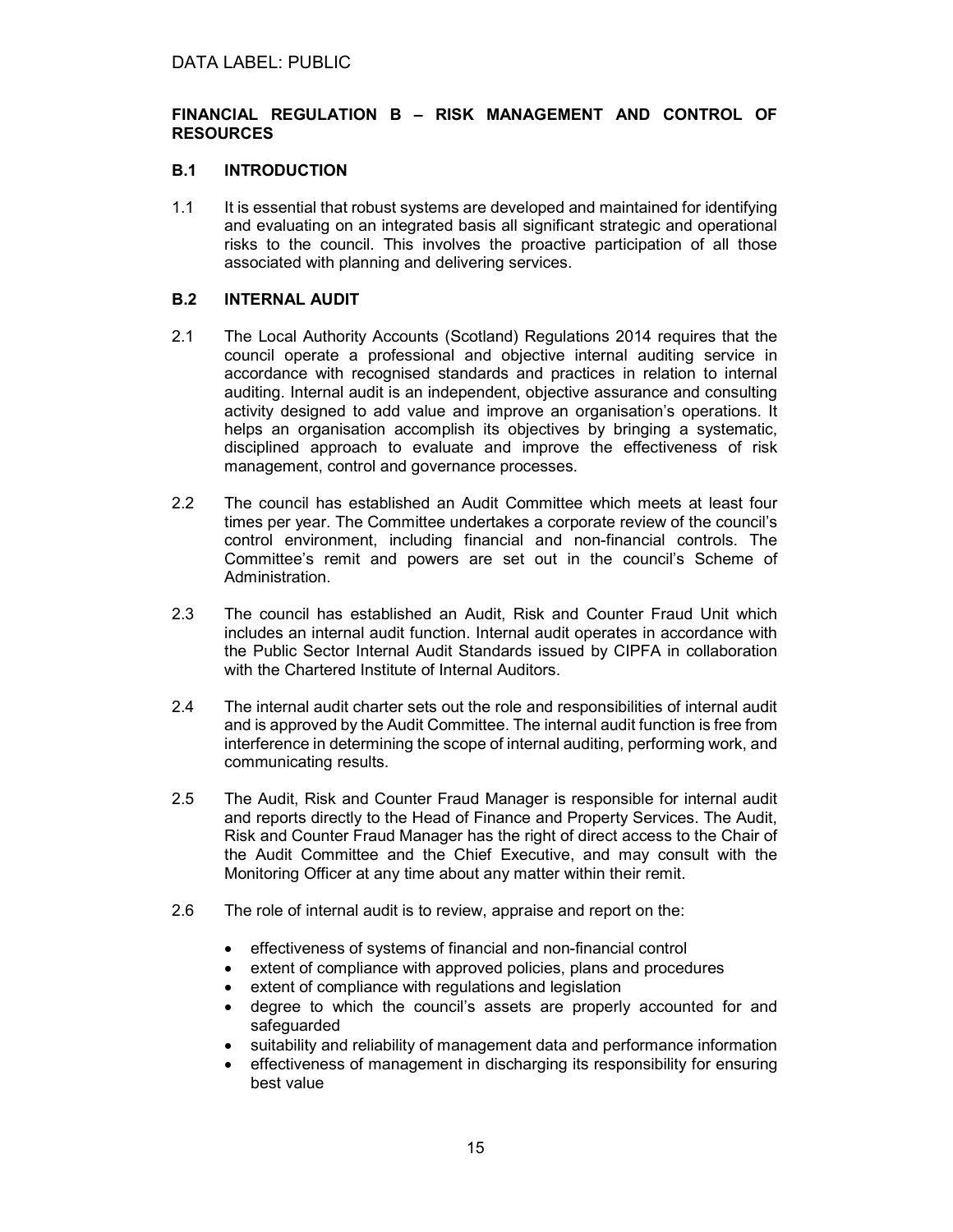- 2.7 The Audit, Risk and Counter Fraud Manager prepares an annual risk-based audit plan in consultation with senior council officers. The Audit Committee approves the annual internal audit plan before being issued.
- 2.8 Subject to any necessary prior consultation internal audit staff have authority to:
	- enter at all reasonable times council premises or land
	- access all records, documents and correspondence relating to any aspect of the internal audit's remit
	- require and receive such explanations as are necessary concerning any matter under examination
	- require any employee of the council to produce cash, stores or any other council property under that person's control

The Audit, Risk and Counter Fraud Manager determines what prior consultations may be necessary. The Local Authority Accounts (Scotland) Regulations 2014 place a duty on any officer or member of a local authority to cooperate and provide such documentation or information as those undertaking internal auditing consider necessary for that purpose.

2.9 At the end of each financial year the Audit, Risk and Counter Fraud Manager prepares an annual report which sets out internal audit's performance for the year and which includes an opinion on the effectiveness of the council's framework of governance, risk management and control. The annual report is submitted to the Audit Committee.

## B.3 RISK MANAGEMENT AND BUSINESS CONTINUITY

- 3.1 The council's policy on risk management is to effectively mitigate risks to the achievement of its objectives by implementing robust risk management strategies, procedures and guidance, which enable managers to effectively identify, assess, and mitigate risk.
- 3.2 The council has established a Governance and Risk Committee which meets at least four times per year. The Committee undertakes a corporate review of the council's corporate governance and risk management arrangements. The Committee's remit and powers are set out in the council's Scheme of Administration.
- 3.3 The council has established a Governance and Risk Board with responsibility for oversight of the council's risk management arrangements. The Governance and Risk Board ensures that the council has effective risk management and business continuity arrangements in place.
- 3.4 The Audit, Risk and Counter Fraud Manager is responsible for developing, maintaining and reviewing the corporate risk management framework, including providing guidance on business continuity planning. In doing so the Audit, Risk and Counter Fraud Manager consults with the Governance and Risk Board and the Risk Management Working Group.
- 3.5 The Audit, Risk and Counter Fraud Manager prepares an annual risk management plan in consultation with the Governance and Risk Board and the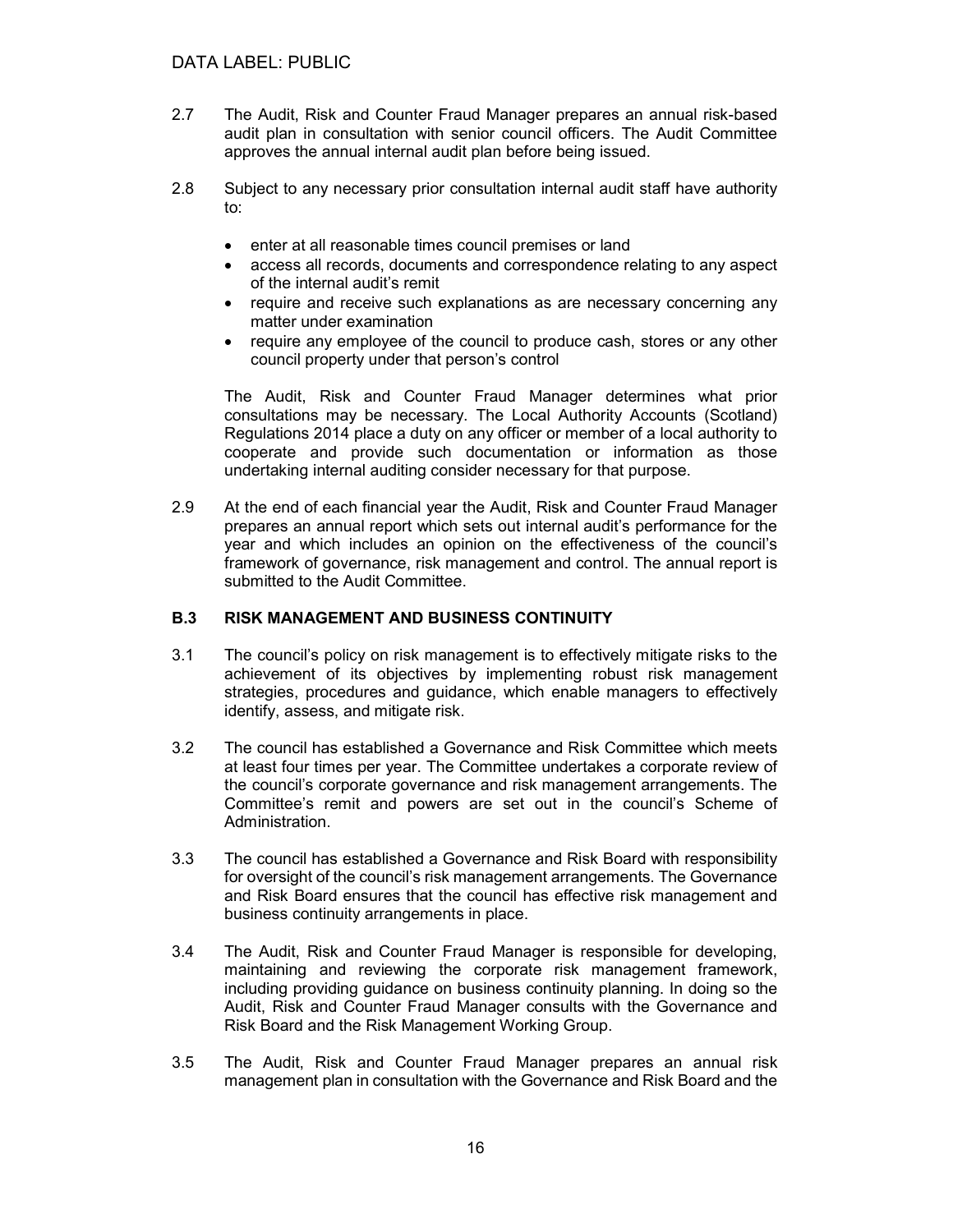Risk Management Working Group. The Governance and Risk Committee approves the annual risk management plan before being issued.

- 3.6 The Executive Management Team is responsible for oversight of the council's strategic risks and ensures that these are effectively identified, recorded and managed.
- 3.7 Heads of Service are responsible for managing their service's risks in accordance with the corporate framework and ensure that significant risks to service objectives are effectively identified, recorded and managed.
- 3.8 Heads of Service are responsible for business continuity arrangements for their service. They are responsible for ensuring that effective business continuity plans are in place to support the delivery of critical services within their remit. This includes ensuring that I.T. applications are appropriately backed up, and that effective disaster recovery arrangements are in place.

#### B.4 COUNTER FRAUD

- 4.1 The council has an approved Anti-Fraud and Corruption Policy and has a zero tolerance approach to all forms of fraud, theft and corruption.
- 4.2 The council has established an Audit Risk and Counter Fraud Unit which includes a counter fraud team which investigates allegations of fraud and irregularity. The term fraud for this purpose includes, but is not restricted to, criminal offences such as theft, corruption, bribery, and embezzlement. An irregularity is defined as a breach of council policy or procedure which does not involve the commission of a criminal offense but may constitute a significant failure or omission in the management of the council's internal systems and/or corporate governance arrangements.
- 4.3 Wherever any matter arises which involves, or is thought to involve, a fraud, or irregularity that affects the affairs of the council, the relevant Head of Service must immediately notify the Audit, Risk and Counter Fraud Manager.
- 4.4 In accordance with the provisions of the council's Disclosure of Information by Employees (Whistle Blowing) Policy, the counter fraud team operates a whistle blowing hotline.
- 4.5 Referrals received by the counter fraud team, from whatever source, are investigated in accordance with Audit Risk and Counter Fraud Unit's procedures for the investigation of suspected fraud and irregularities.
- 4.6 The Audit, Risk and Counter Fraud Manager prepares an annual counter fraud plan. The Audit Committee approves the annual counter fraud plan before being issued.
- 4.7 Subject to any necessary prior consultation, counter fraud staff have authority to:
	- enter at all reasonable times council premises or land
	- access all records, documents and correspondence relevant to any counter fraud investigation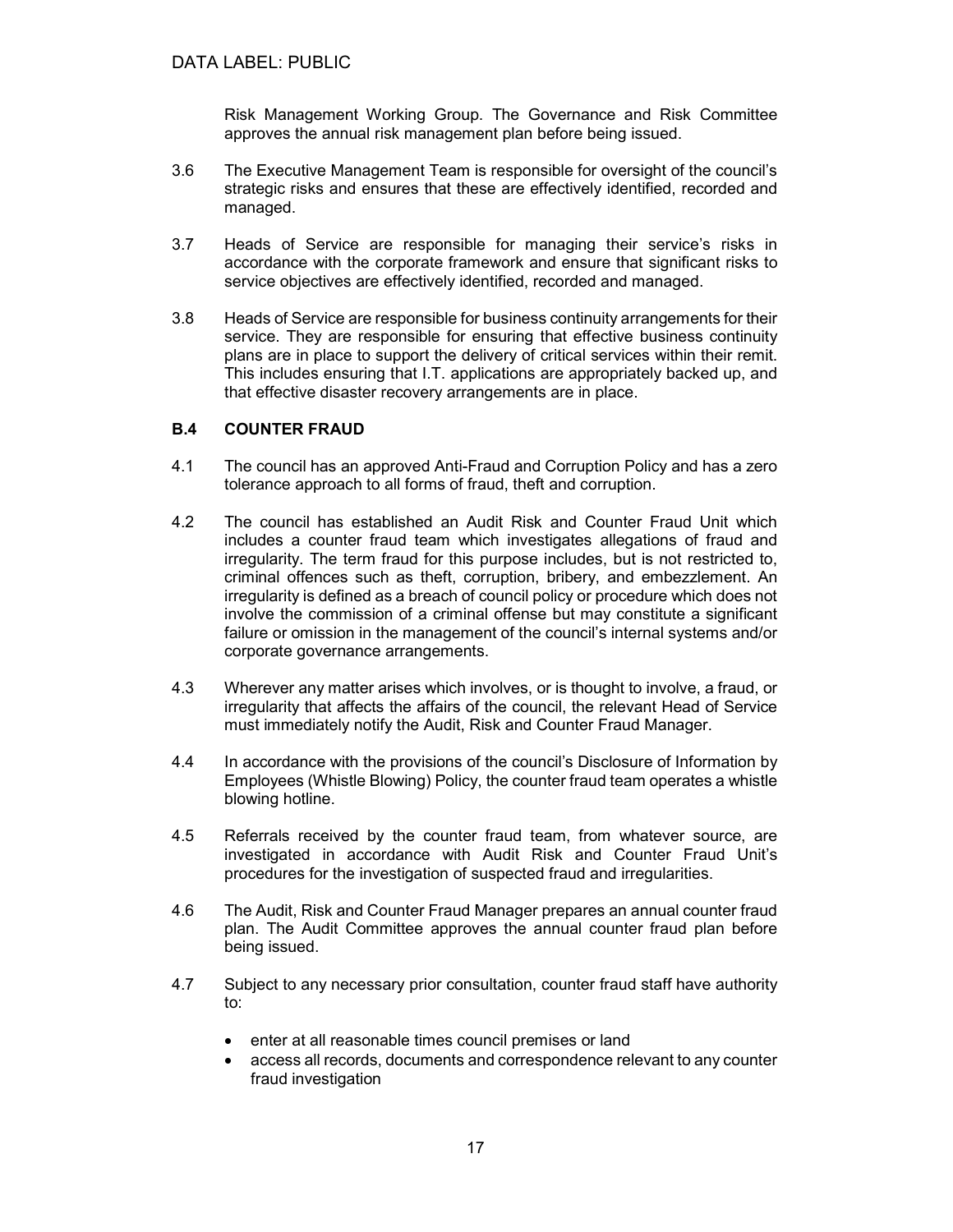- require and receive such explanations as are necessary concerning any matter under investigation
- require any employee of the council to produce cash, stores or any other council property under that person's control
- 4.7 The Audit, Risk and Counter Fraud Manager determines what prior consultations may be necessary.

## B.5 INSURANCE

- 5.1 The Head of Finance and Property Services is responsible for reviewing risks annually and determining the balance between insurance through external cover and self-insurance. Insurance cover will be placed following a tendering process.
- 5.2 The Head of Finance and Property Services will maintain an Insurance Fund in accordance with legislation and accounting rules.
- 5.3 Heads of Service must immediately notify the Head of Finance and Property Services in writing of any loss, liability or damage or any event likely to lead to a claim and must inform the police where appropriate, in accordance with the claim procedures provided by the Head of Finance and Property Services.
- 5.4 The Head of Finance and Property Services negotiates all claims in consultation with Heads of Service and the council's insurers, where applicable.
- 5.5 Heads of Service consult the Head of Finance and Property Services and the Chief Solicitor regarding the terms of any indemnity that the council is required to give.

## B.6 CUSTODY AND SECURITY OF ASSETS, STOCKS AND STORES

- 6.1 The Head of Finance and Property Services is responsible for maintaining a register of all land and buildings ensuring that all material fixed assets are included in the council's asset register.
- 6.2 Heads of Service are responsible for maintaining proper security, care and custody of all buildings, stocks, stores, furniture, equipment, cash and other property including that owned by third parties.
- 6.3 Heads of Service should ensure that cash holdings within each service unit are minimised, held in accordance with the council's cash procedure, and do not exceed relevant insurance limits.
- 6.4 Heads of Service are responsible for maintaining and regularly updating an inventory for all stocks and fixed assets in every establishment within their service in accordance with guidelines issued by the Head of Finance and Property Services.
- 6.5 Disposals or write-offs of stores, plant, furniture and equipment must be carried out in accordance with procedures issued by the Head of Finance and Property Services.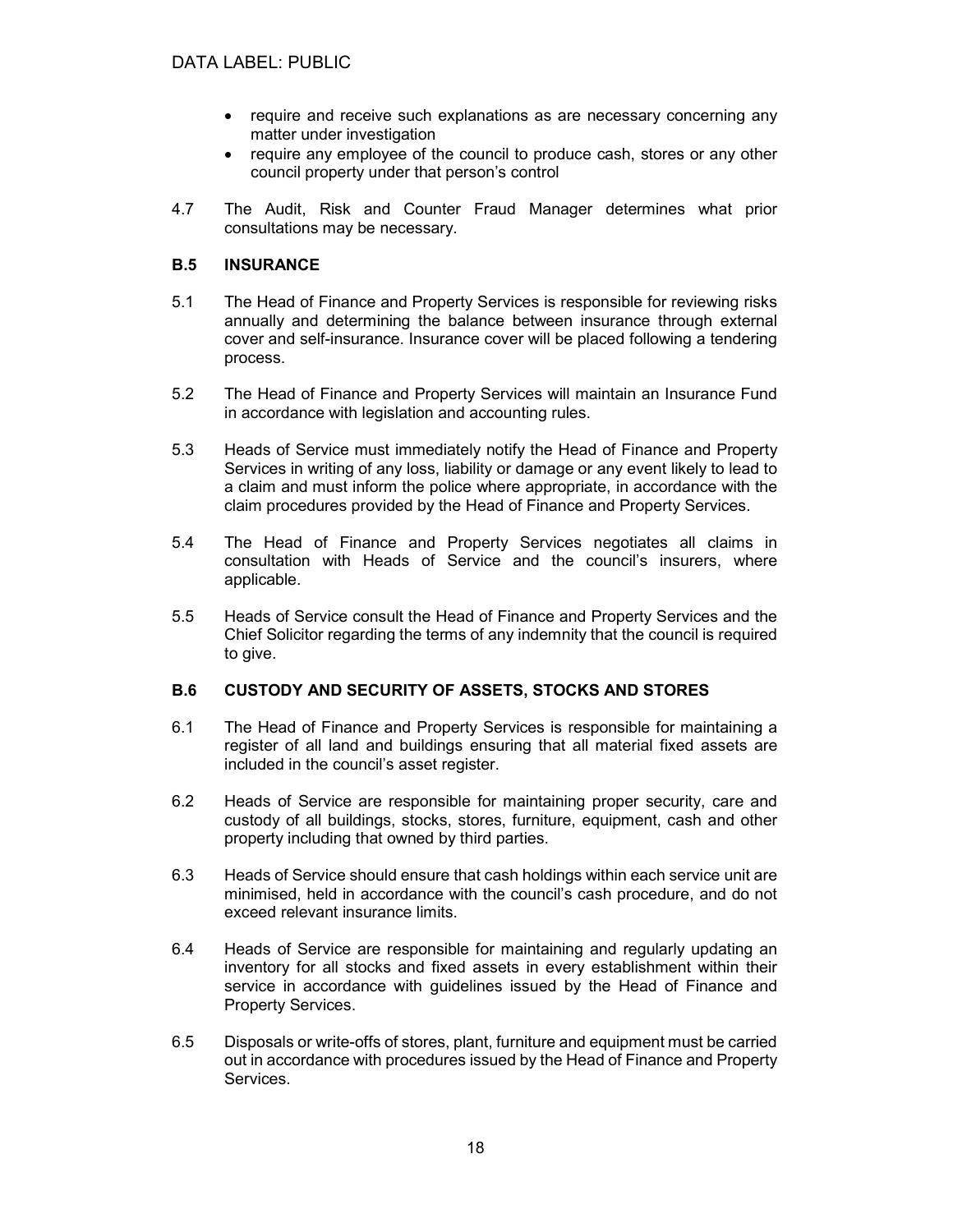6.6 Council property must not be removed from council premises other than for council purposes except in accordance with council policy.

## B.7 BANKING ARRANGEMENTS

- 7.1 The Head of Finance and Property Services is responsible for ensuring that arrangements are made for the provision of mainstream banking services.
- 7.2 The Head of Finance and Property Services makes arrangements regarding the opening and operation of all council bank accounts and use of banking services in the name of the council. The Head of Finance and Property Services must authorise the opening of bank accounts for the use of petty cash.
- 7.3 For third party bank accounts operated by council staff as part of their council duties, cheques must be signed by two delegated signatories unless agreed otherwise by the Head of Finance and Property Services.
- 7.4 All arrangements for Clearing House Automated Payment system (CHAPS) payments will be made under the arrangements approved by the Head of Finance and Property Services. Heads of Service are responsible for authorising non-commercial payments and CHAPS payment forms. Whenever Heads of Service delegate responsibility for authorisation, they must notify the Head of Finance and Property Services in writing of the officers with delegated authority. A specimen signature for delegated officers must also be provided.

## B.8 TREASURY MANAGEMENT

- 8.1 The council's treasury management policy statement is as follows:
	- Treasury management is the management of the council's investments and cash flows, its banking, money market and capital market transactions; the effective control of the risks associated with those activities; and the pursuit of optimum performance consistent with those risks.
	- The council regards the successful identification, monitoring and control of risk to be the prime criteria by which the effectiveness of its treasury management activities will be measured. Accordingly, the analysis and reporting of treasury management activities will focus on their risk implications for the organisation.
	- The council acknowledges that effective treasury management will provide support towards the achievement of its business and service objectives. It is therefore committed to the principles of achieving best value in treasury management, and to employing suitable performance management techniques, within the context of effective risk management.
- 8.2 For the cornerstones for effective treasury management, the council will create and maintain:
	- a treasury management policy statement, stating the policies, objectives and approach to risk management of its treasury management activities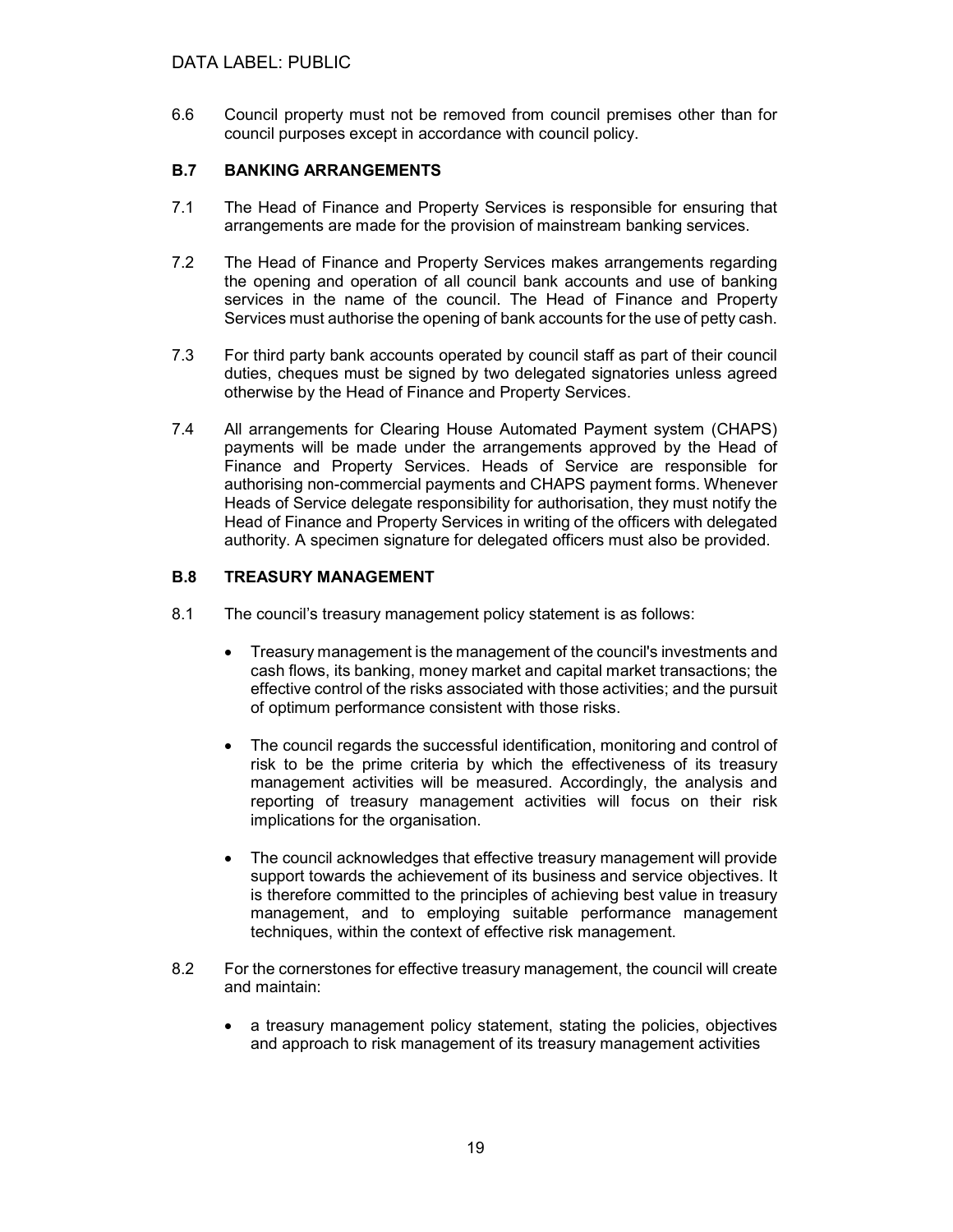- suitable treasury management practices (TMPs), setting out the manner in which the council will seek to achieve those policies and objectives, and prescribing how it will manage and control those activities
- 8.3 The content of the policy statement and TMPs will follow the recommendations contained in Sections 6 and 7 of the CIPFA Treasury Management Code, subject only to amendment where necessary to reflect the particular circumstances of this organisation. Such amendments will not result in the organisation materially deviating from the CIPFA Treasury Management Code's key principles.
- 8.4 The council has responsibility for the implementation and regular monitoring of its treasury management policies and practices. The council delegates responsibility for the execution and administration of treasury management decisions to the Head of Finance and Property Services, who will act in accordance with the organisation's policy statement and TMPs and CIPFA's Standard of Professional Practice on Treasury Management where they are a CIPFA member.
- 8.5 The Head of Finance and Property Services will prepare the annual treasury management plan in advance of the year for approval by full council. A midyear report will be presented to full council for consideration, along with an annual outturn report by 30 September of the following financial year.
- 8.6 To demonstrate that the council's borrowing decisions are compliant with the Prudential Code's requirement that borrowing is prudent, affordable and sustainable, the Head of Finance and Property Services will prepare and monitor prudential indicators. Prudential indicators will be approved annually by Council and updates provided in the treasury management reports.
- 8.7 The council adopts in full both the CIPFA Treasury Management Code and the CIPFA Prudential Code.
- 8.8 All investments of money under its control shall be made in the name of the council. All money held by the council will be aggregated for the purposes of treasury management and shall be under the control of the Head of Finance and Property Services. Investments can only be in organisations included in the permitted investments list approved by Council.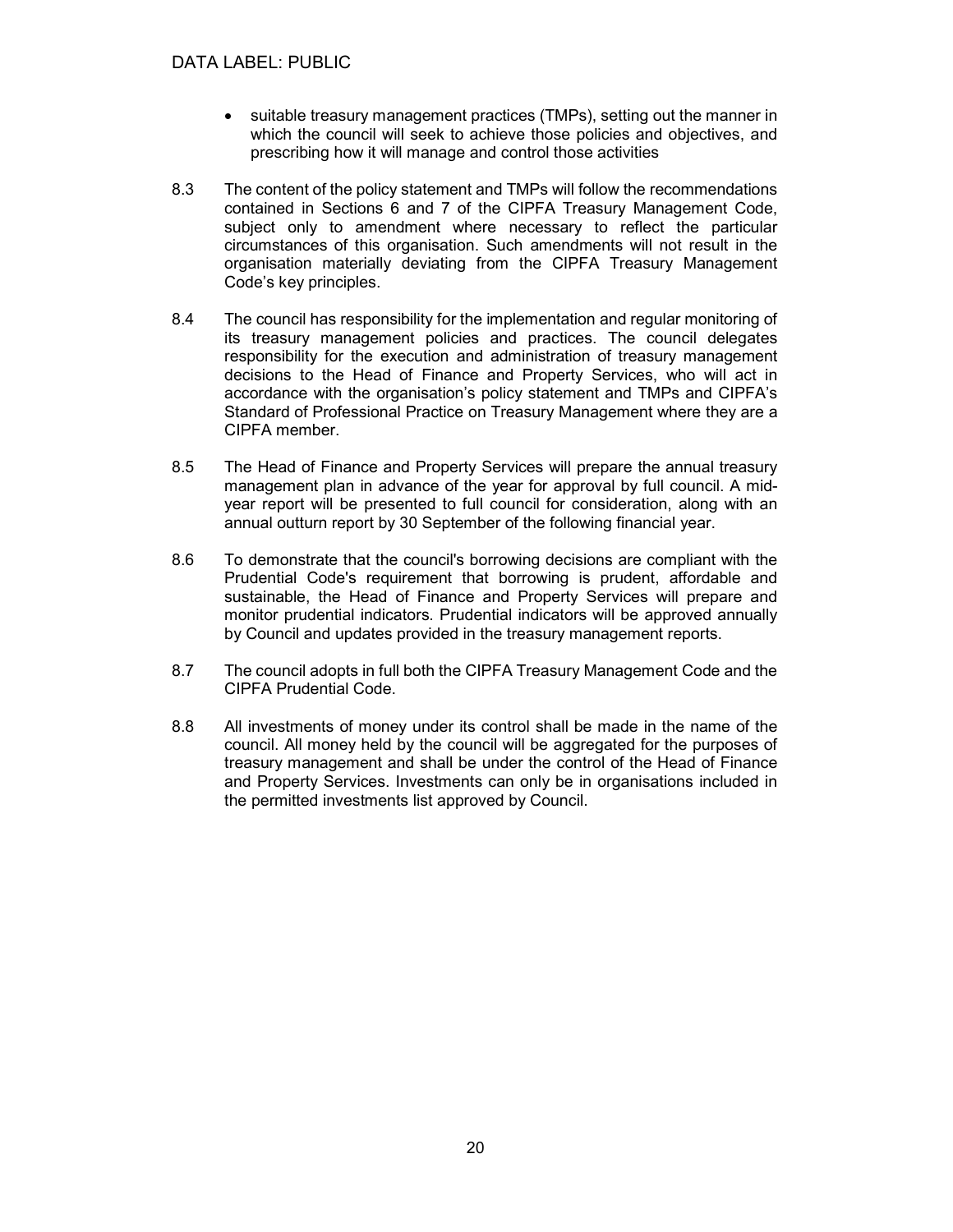## FINANCIAL REGULATION C – SYSTEMS AND PROCEDURES

## C.1 INTRODUCTION

1.1 Sound systems and procedures are essential for an effective framework of accountability and control.

## C.2 INCOME

- 2.1 The recovery and collection of all money due to the council is undertaken in accordance with guidelines issued by the Head of Finance and Property Services. The guidelines include procedures for issuing accounts, recording income, paying in cash, under and over banking, security and insurance of cash, cash transfers, personal cheques and the supply of receipts and tickets.
- 2.2 Services must ensure that where income is received by payment card, that the council's Payment Card Industry (PCI) compliance procedures are followed.
- 2.3 The corporate debt policy backed up by procedures sets out the terms of the joined up approach the council will take with debtors who, in particular, have multiple debts due to the council.
- 2.4 Accounts should be issued for sums due to the council, unless alternative arrangements have been agreed with the Head of Finance and Property Services. Heads of Service must:
	- ensure the prompt rendering of accounts in connection with work done, goods supplied or services rendered
	- ensure that all money received by the council is paid directly to the council's bank account
	- provide such information as is required to establish income due to the council
- 2.5 Where accounts have not been issued other appropriate arrangements must be adopted and promptly initiated in line with the guidelines issued by the Head of Finance and Property Services.
- 2.6 Arrangements for payment of accounts due by instalment are at the discretion of the relevant Head of Service, except for council tax and non-domestic rates where there are statutory rights to pay in instalments.
- 2.7 In consultation with Heads of Service, the Head of Finance and Property Services is authorised to write off miscellaneous debt of up to £3,000 where the council has tried all reasonable means of debt collection and there is no prospect of recovery. Miscellaneous debt for this purpose excludes council tax, non-domestic rates, and any other debt write off specifically delegated to another officer.
- 2.8 In consultation with Heads of Service, the Head of Finance and Property Services is authorised to write off any amount of miscellaneous credit where all attempts to trace the creditor has failed (if the creditor is subsequently traced the action will be reversed and the credit refunded).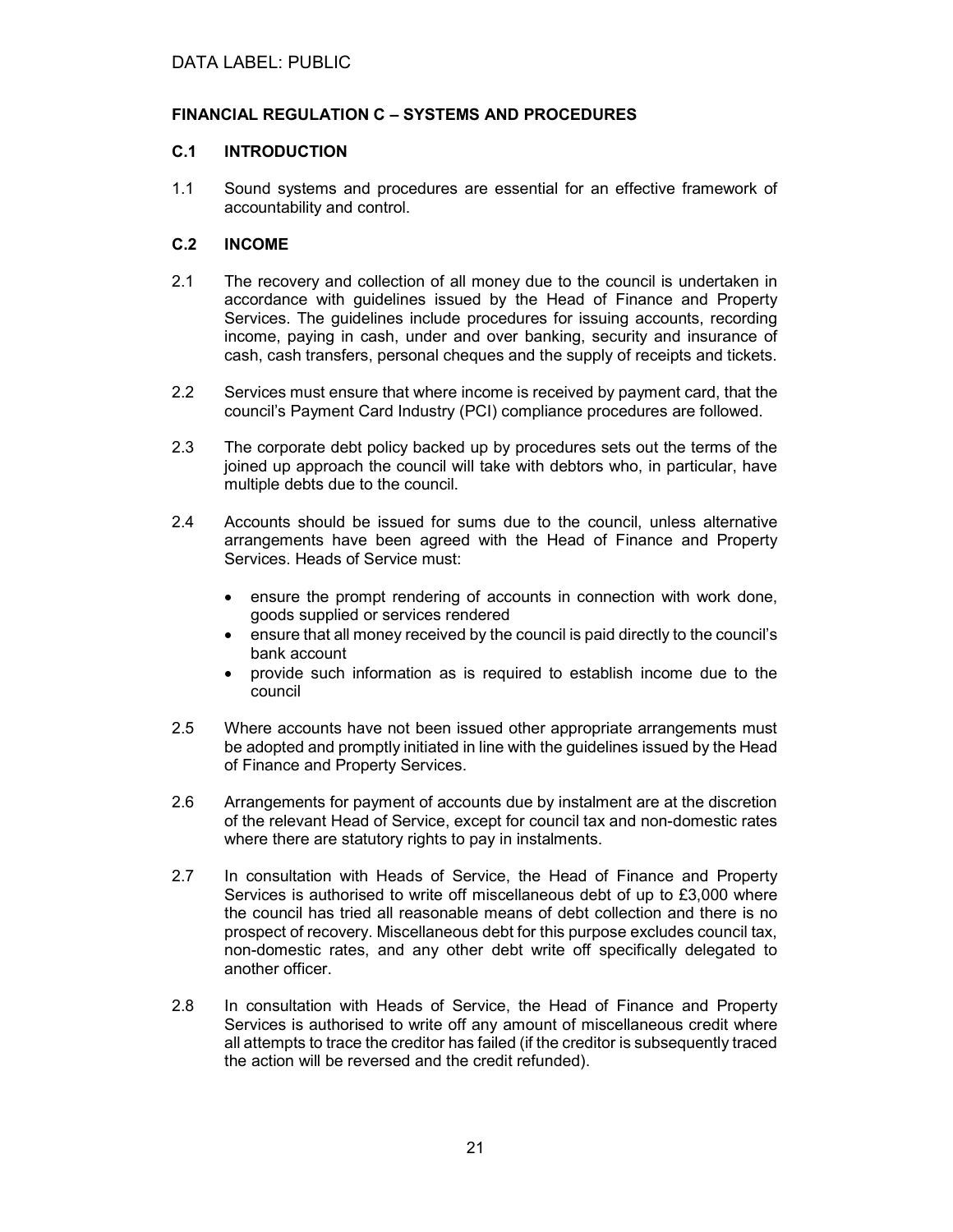- 2.9 In addition, the Head of Finance and Property Services, in consultation with Heads of Service, is authorised to write off any amount of miscellaneous debt that cannot be recovered where the debtor:
	- has been sequestrated (declared bankrupt and, where possible, a suitable claim has been made); or
	- is a company in liquidation, receivership, administrative receivership, dissolution, or has been struck off the register of companies (and, where possible, a suitable claim has been made); or
	- cannot be traced: or
	- is deceased and there are no funds in the estate; or
	- the debt is prescribed (i.e. outwith the legal time limit for collection).
- 2.10 With regard to council tax and non-domestic rates debts that cannot be recovered, the Head of Finance and Property Services is authorised to write off:
	- debts up to £3,000 in any one case;

or any amount where the debtor:

- has been sequestrated (declared bankrupt and, where possible, a suitable claim has been made); or
- is a company in liquidation, receivership, administrative receivership, dissolution, or has been struck off the register of companies (and, where possible, a suitable claim has been made); or
- cannot be traced; or
- is deceased and there are no funds in the estate; or
- the debt is prescribed (i.e. outwith the legal time limit for collection).
- 2.11 In addition, the Head of Finance and Property Services is authorised to write off any amount of council tax and non-domestic rates where all attempts to trace the creditor has failed (if the creditor is subsequently traced the action will be reversed and the credit refunded).
- 2.12 The Depute Chief Executive Corporate, Operational and Housing Services is authorised to write off HRA rent arrears of up to £3,000 in any one case where the council has tried all reasonable means of debt collection and there is no prospect of recovery.
- 2.13 In addition, the Depute Chief Executive Corporate, Operational and Housing Services is authorised to write off any amount of HRA rent arrears that cannot be recovered where the debtor:
	- has been sequestrated (declared bankrupt and, where possible, a suitable claim has been made); or
	- cannot be traced: or
	- is deceased and there are no funds in the estate; or
	- the debt is prescribed (i.e. outwith the legal time limit for collection).
- 2.14 Where there are valid social work reasons for so doing, and in accordance with council policy and legislative requirements, the Depute Chief Executive - Health and Social Care Partnership is authorised to write off debts of up to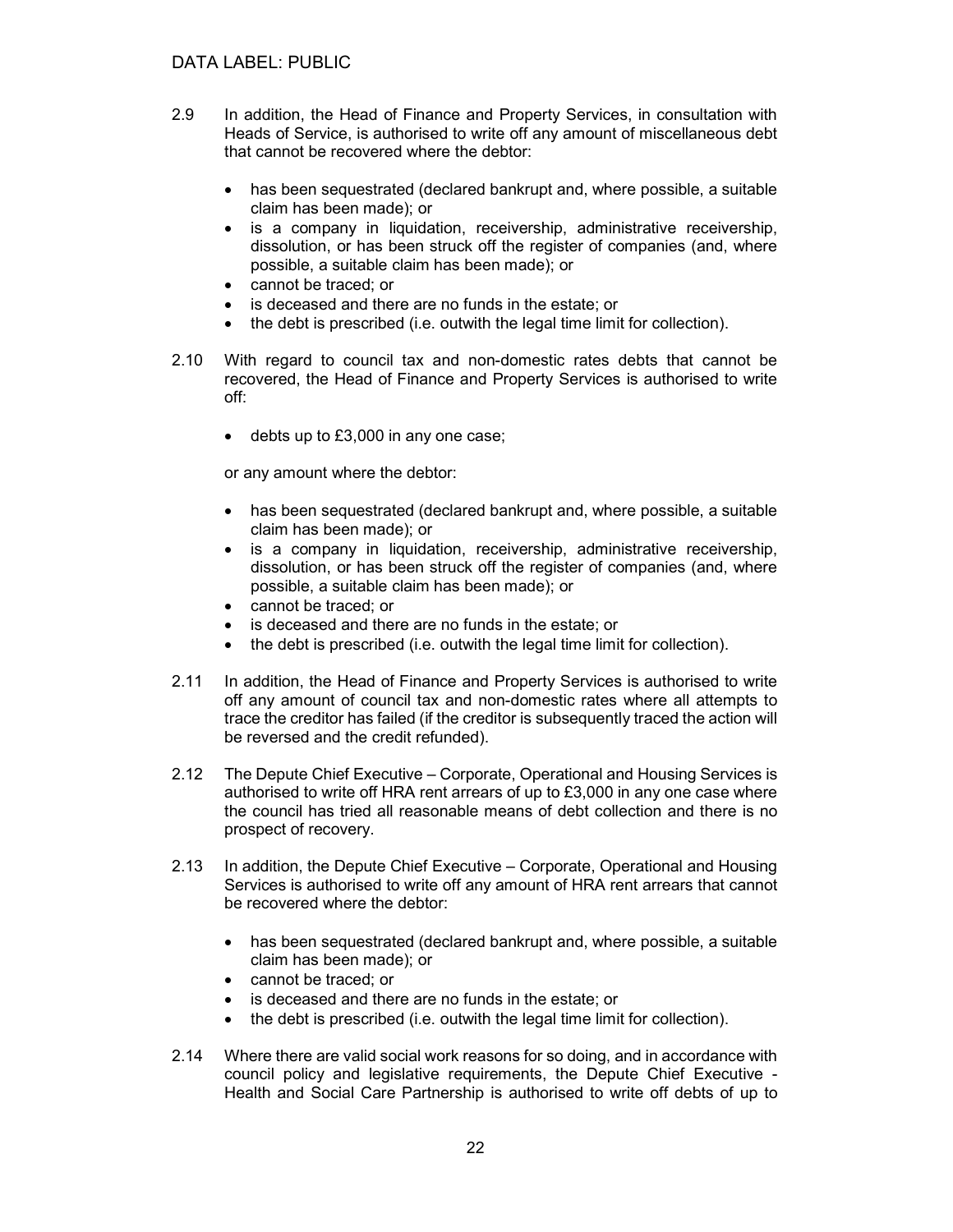£3,000, where the council has tried all reasonable means of debt collection and there is no prospect of recovery. This debt relates to:

- charges based on the Department of Work and Pensions or National Assistance Act regulations for residential or domiciliary care
- any other Social Work client contributions calculated through the charging policy.

## C.3 SALARIES AND WAGES

- 3.1 The Scheme of Delegation to Officers provides for the appointment of employees. This establishes basic pay. Depute Chief Executives are responsible for authorising any variations to pay, and for ensuring that:
	- all documents authorising variations to pay are submitted in accordance with conditions of service, council policies and other statutory provisions
	- the Head of Corporate Services is provided with such information as is required to complete council and statutory returns
- 3.2 The Head of Corporate Services is responsible for:
	- processing and payment of salaries, compensation and other emoluments to employees and elected members or retiring allowances to former employees
	- maintaining appropriate internal controls in HR and payroll processes
	- ensuring that there is adequate segregation of duties between the HR and payroll functions
	- paying pension contributions to the City of Edinburgh Council and the Scottish Public Pensions Agency, and tax and National Insurance contributions to HM Revenue and Customs

## C.4 ALLOWANCES AND EXPENSES

- 4.1 The Head of Corporate Services is responsible for:
	- submitting a draft scheme of members' allowances to the Council Executive annually prior to the start of the financial year
	- administering the scheme of members' allowances in accordance with the relevant statutory provisions
	- publishing details of payments to individual members by 1 June each year for the preceding financial year
- 4.2 The Head of Corporate Services is responsible for:
	- the reimbursement of travelling and subsistence expenses to officers and elected members
	- Maintaining appropriate internal controls over the processes for reimbursement of travelling and subsistence expenses
- 4.3 Heads of Service are responsible for ensuring that:
	- claims for expenses are submitted in accordance with conditions of service, council policies and other statutory provisions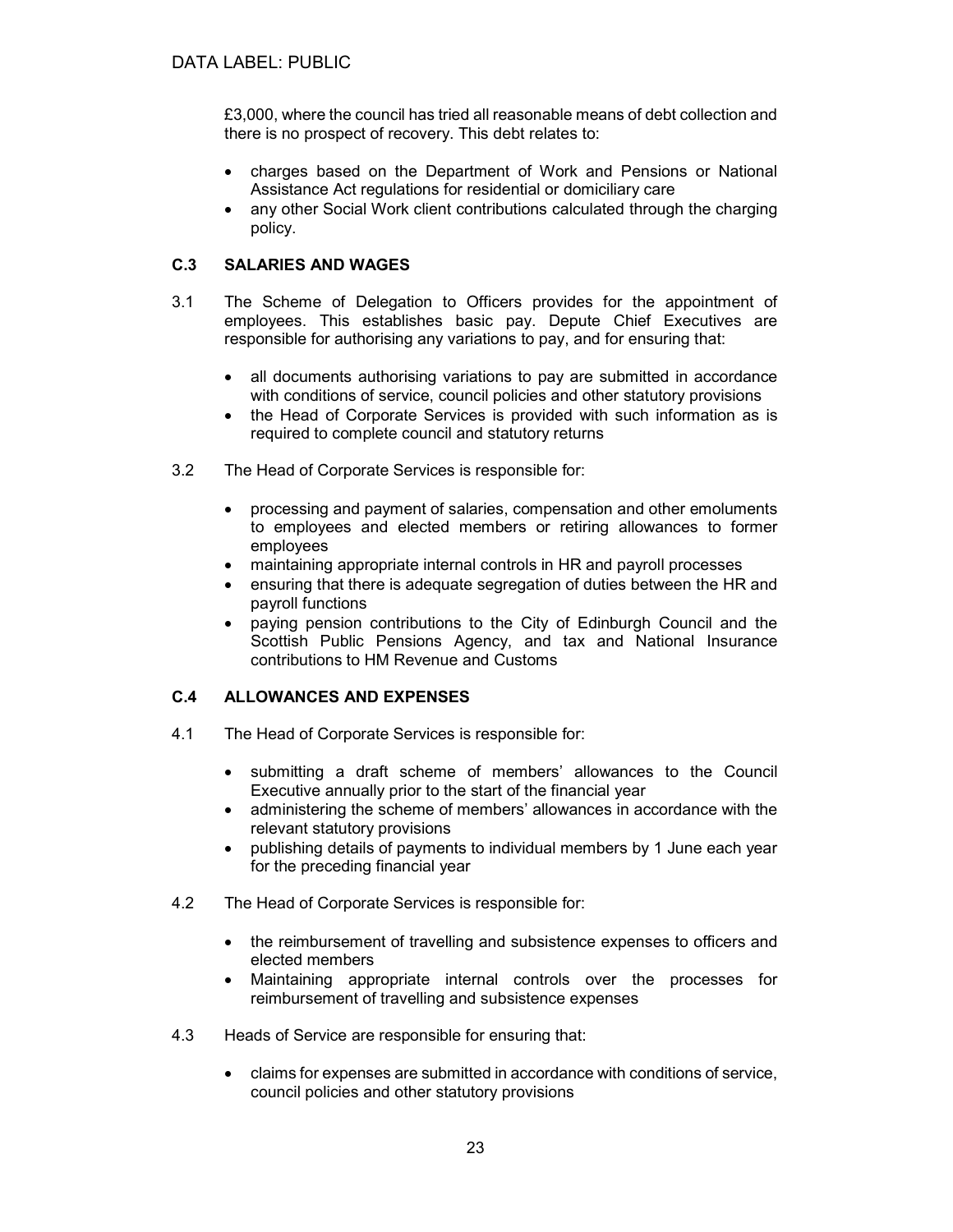• the Head of Corporate Services is provided with such information as is required to complete council and statutory returns

## C.5 PROCUREMENT OF ORDERS FOR WORK, GOODS AND SERVICES

- 5.1 The Council operates a Corporate Procurement Unit and services are required to make use of the Unit. Corporate Procurement maintains a contract register and can be contacted for advice on any type of purchase. This service will consist of the provision of purchasing advice, compliance with council standing orders for the regulation of contracts, national and European procurement regulations, and disposal of equipment.
- 5.2 All procurement and purchasing must comply with the council's standing orders for the regulation of contracts.
- 5.3 All contracts and orders must adhere to council payment terms which are 30 days from receipt of a valid invoice. Any exceptions to the council's payment terms must be approved in advance by the Head of Finance and Property Services.
- 5.4 Each Head of Service shall be responsible for all orders emanating from their service and shall ensure they fully observe all guidance issued by the Head of Finance and Property Services.
- 5.5 Heads of Service must ensure that proper security and control arrangements are implemented and must comply with the council's information security policy and guidelines.
- 5.6 Orders are only to be issued for supplies, services or works which have been procured in compliance with the council's standing orders for the regulation of contracts, and only if the cost is covered by a budget allocation or by a specific financial provision.
- 5.7 Orders for supplies, services or works must be processed in accordance with the council's Purchase to Pay Systems Procedure. Orders must be placed in advance of the supplies, services or works being received.
- 5.8 Heads of Service must ensure that records of all officers with responsibility for creating and approving orders on all council purchase to pay systems are maintained.
- 5.9 It is the responsibility of the Head of Service to satisfy themselves that an order represents a valid supply of supplies, services or works prior to authorising it.
- 5.10 Orders for supplies and services subject to contract must be placed with the contracted supplier. For works contracts, orders shall only be placed with organisations subject to the outcome of a competitive procurement exercise, and which hold a relevant construction industry registration certificate.
- 5.11 Before entering into leasing agreements, Heads of Service must consult with the Head of Finance and Property Services to establish the correct accounting treatment for the lease.